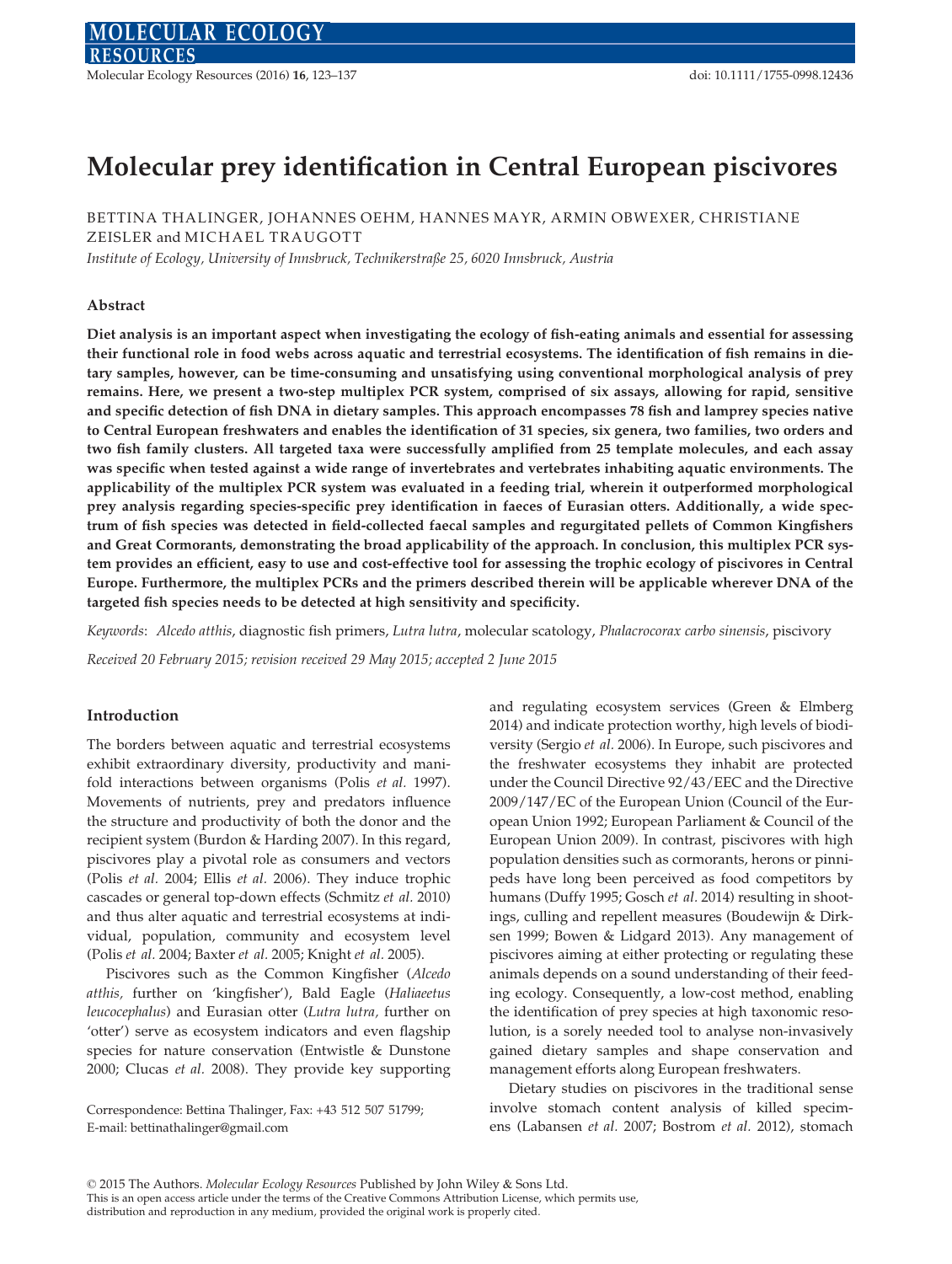#### 124 B. THALINGER ET AL.

flushing (Hull 1999; Alonso et al. 2014), direct observation (Gonzalez-Solis et al. 1997), as well as morphological hard part analysis of indigestible prey remains in regurgitated pellets (Gonzalez-Solis et al. 1997; Dias et al. 2012) and faeces (Jedrzejewska et al. 2001; Sinclair & Zeppelin 2002). The morphological analysis of prey remains found in pellets and faeces permits conclusions about the number and size of the consumed fish prey (Mariano-Jelicich & Favero 2006; Gagliardi et al. 2007). There are, however, numerous disadvantages to these approaches such as the limited applicability of stomach flushing, digestion bias due to prey size and species, and often species-specific identification is not possible (reviewed and discussed in Barrett et al. 2007; Bowen & Iverson 2012). DNA-based prey identification can overcome many of these limitations, and a variety of molecular methods have been developed over the past 15 years enabling the investigation of feeding interactions across trophic levels and ecosystems at unprecedented resolution (King et al. 2008; Pompanon et al. 2012; Traugott et al. 2013; Symondson & Harwood 2014). Hence, even morphologically unidentifiable prey remains can be exploited to track trophic links (Casper et al. 2007; Bowen & Iverson 2012). Molecular techniques have also been used to assess the diet of piscivores with a focus on marine predators such as pinnipeds (Deagle et al. 2009; Marshall et al. 2010), squids (Deagle et al. 2005) and seabirds (Bowser et al. 2013; Jarman et al. 2013), but to this point, they have only been scarcely applied in freshwater ecosystems (e.g. Bradford et al. 2014; Brandl et al. 2014).

Whilst sequence-based methods such as next-generation sequencing (further on 'NGS') provide information on the prey range at high taxonomic resolution, they are time-consuming and expensive, especially when dealing with high sample numbers (Pompanon et al. 2012). Diagnostic multiplex PCR provides a valuable alternative to sequence-based approaches when a defined set of prey organisms is to be detected: multiplexing of taxon-specific primers allows the identification of several prey taxa within one reaction, based on differences in amplicon size (Harper et al. 2005; Sint et al. 2012). Depending on the information needed, the taxonomic level of prey identification can be selected and through balancing primer concentrations, equal sensitivity can be reached across the targeted taxa (Sint et al. 2012). Diagnostic multiplex PCR works best for investigating trophic interactions in an environment with a limited and predictable number of prey species (Symondson & Harwood 2014), as for example, fish in Central European freshwaters. Nevertheless, the number of fish species in this environment exceeds the number of targets possible in one multiplex PCR. For such situations, we propose a novel twostep approach where targets are initially identified at a high taxonomic level and species-specific identification

is carried out in the respective follow-up PCRs (Caballero et al. 2012).

The aims of the present study were threefold: (I) to develop a two-step multiplex PCR system for efficient, easy and sensitivity-balanced identification of DNA from Central European freshwater fish in dietary samples and thus providing an alternative to the more time-intensive and expensive sequence-based methods, (II) to compare the performance of the new system with morphological scat analysis in a feeding trial with otters and (III) to apply the molecular detection system to field-collected faecal samples of kingfishers and cormorants as well as to cormorant pellets.

## Materials and methods

# Origin of reference samples for DNA extraction and sequence generation

Between 2011 and 2013, tissue samples of 78 fish and lamprey species occurring in Central Europe (Rhine and Danube catchment) were collected. Species inhabiting coastal and brackish waters, except the Atlantic salmon, were not included. For very rare or endangered species, tissue samples or DNA extracts were provided by museums and scientific collections (Table S1, not included red-listed species see Appendix S1, Supporting information). Additionally, nontarget organisms occurring in lotic and lentic freshwaters including gastropods, amphibians, reptiles and arthropods were collected (Table S2, Supporting information). Tissue samples of piscivorous mammals and birds were provided by the zoological collection of the Tiroler Landesmuseen (Table S2, Supporting information). All samples were DNA extracted using the DNeasy blood and tissue kit (QIAGEN, Hilden, Germany) following the manufacturer's instructions.

Fragments of the mitochondrial 16S rRNA (16S) gene and cytochrome  $c$  oxidase subunit I (COI) gene were amplified for all target species (Table S1, Supporting information) using the forward primer 16Sar plus the reverse primer 16Sbr for 16S (Gleason & Burton 2012) and the forward primer FishF1 plus the reverse primer FishR1 for COI (Ward et al. 2005), respectively. Purified PCR products were sequenced by Eurofins MWG Operon (Munich, Germany); the sequences were edited using BioEdit (Hall 1999) and their identity checked by BLAST (NCBI website [http://blast.ncbi.nlm.nih.gov/Blas](http://blast.ncbi.nlm.nih.gov/Blast.cgi) [t.cgi\)](http://blast.ncbi.nlm.nih.gov/Blast.cgi). Thereafter, 16S and COI consensus sequences were created for each species, using the sequences derived from the DNA extracts in combination with sequences already available on GenBank (NCBI) or BOLD [\(http://](http://www.boldsystems.org/) [www.boldsystems.org/](http://www.boldsystems.org/)) and aligned across species in BioEdit.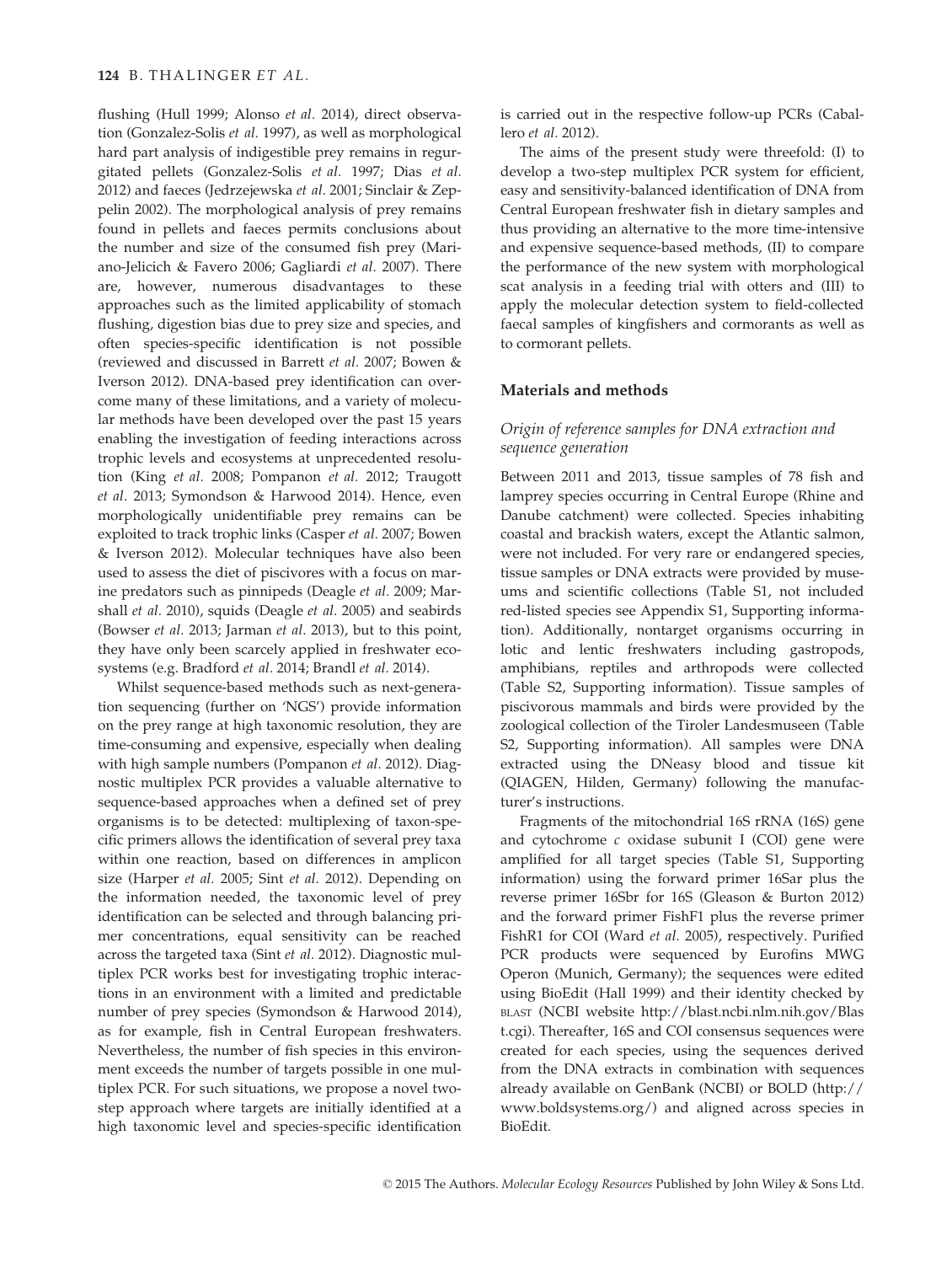## Primer design and multiplex PCR development

Using Primer Premier 5 (PREMIER Biosoft International, Palo Alto, CA, USA), 82 primers with melting temperatures as close as possible to 60 °C were designed and arranged in six multiplex PCR assays. Within each assay, primer pairs were employed whose amplicons exhibited at least a 20-bp difference in length to ensure proper separation in electrophoresis (see Appendix S2 for exception, Supporting information).

Initially, the functioning of all primer pairs was tested in singleplex PCRs. Thereafter, they were combined to multiplex PCR assays whose optimal annealing temperatures were determined by gradient PCR and the primer concentrations were adjusted to balance the sensitivity across primer pairs within each assay using standardized DNA templates (Sint et al. 2012). These target fish species DNA templates were generated from PCR products also used for sequencing. All reactions were based on the Multiplex PCR Kit (QIAGEN) using additional bovine serum albumin (BSA) to prevent PCR inhibition (Juen & Traugott 2006) and tetramethylammonium chloride (TMAC) to enhance specificity (Chevet et al. 1995). Standardized DNA templates of target species (Table S1, Supporting information) were used to determine the sensitivity of each primer pair within the six multiplex PCRs in the presence of ~300 ng cormorant DNA to simulate field-collected dietary samples. An extensive specificity testing was carried out by applying the multiplex PCR assays to 632 DNA extracts of the targeted fish species (Table S1, Supporting information) and 113 nontarget samples representing 61 taxa (Table S2, Supporting information) to rule out false-positive amplifications. Any additional PCR amplicons produced by DNA extracts during specificity testing were sequenced and confirmed to be contaminations in the extracts. These were subsequently replaced by uncontaminated DNA extracts generated from fish muscle tissue.

QIAXCEL, an automatic capillary electrophoresis system with the corresponding software QIAXCEL BIOCALCULATOR version 3.2 (Method AL320; QIAGEN), was used for PCR product separation and analysis. All DNA fragments of the expected fragment size producing a signal strength above  $\geq 0.07$  relative fluorescent units (RFU) were deemed positive. Finally, in silico PCRs were carried out for all multiplex PCR assays with CLC Main Workbench 7 (CLC bio, Aarhus, Denmark) using the 'Find Binding Sites and Create Fragments' tool. The 16S and COI sequences of European freshwater Mollusca, Ephemeroptera, Plecoptera, Trichoptera, Zygoptera and Chironomidae available online at GenBank were used as a basis for these calculations (see Table S4 for detailed settings, Supporting information).

# Multiplex PCR evaluation via feeding trial and fieldcollected samples

In November 2013, a feeding trial with three Eurasian otters (Lutra lutra) was conducted at the Alpenzoo (Innsbruck, Austria). Otters were housed in a 142  $m^2$  enclosure including a large pond  $(\frac{2}{3})$  of enclosure surface), rocks and tree trunks to rest on, and a holt accessible from underwater. The otters were a family comprised of mother, father and son and at that time eight, six and one year old, respectively. Three days prior to the trial, they were fed a fish-free diet consisting of day-old chicks, chinchillas and guinea pigs (~2000 g per day). Thereafter, four different fish species were offered, one per evening, starting with 2500 g rainbow trout (Oncorhynchus mykiss) followed by 2025 g roach (Rutilus rutilus), 917 g perch (Perca fluviatilis) and 552 g whitefish (Coregonus spp.). All fish had been gilled and thoroughly rinsed under flowing water prior to the trial. The following 3 days the otters' diet was kept fish-free again and consisted of day-old chicks and cattle heart (~2000 g per day). Five faecal samples (spraints) were collected each evening starting 1 day before rainbow trout was provided and ending 3 days after whitefish was offered. All spraints and field-collected samples were individually collected in plastic bags or reaction tubes using gloves, frozen in cooling boxes in the zoo or field and stored at -80 °C until DNA extraction.

Concerning field-collected dietary samples, on 11 and 12 June 2011 seven kingfisher faeces were collected on the riverbanks of Danube, March and Thaya in Germany and Austria after observing the birds defecate (see Table S3 for locations, Supporting information). Forty-five faecal samples of cormorants were collected on 20 December 2012 under roosting trees along the Chiemsee shoreline (N47.85964, E12.51174, Germany), and 45 regurgitated cormorant pellets were collected on 1 February 2013 on a small island in the Chiemsee (N47.869092, E12.416847, Germany).

## Processing of scat samples and pellets

All zoo- and field-collected samples were lysed with a mixture of TES-buffer (0.1 M TRIS, 10 mM EDTA, 2% sodium dodecyl sulphate; pH 8) and proteinase K (20 mg/ml) in a ratio of 190:1. The amount of lysis buffer added to the sample depended on its size: 6 ml for small  $(5 \text{ to } 10 \text{ cm}^3)$ , 8 ml for large  $(10 \text{ to } 20 \text{ cm}^3)$  otter spraints and 300  $\mu$ l for kingfisher faeces. Cormorant pellets were separated into three size classes with 3 ml for small, 5 ml for medium and 8 ml for large samples. Likewise, 300  $\mu$ l, 500  $\mu$ l and 3 ml of lysis buffer were used for small, medium and large cormorant faeces, respectively.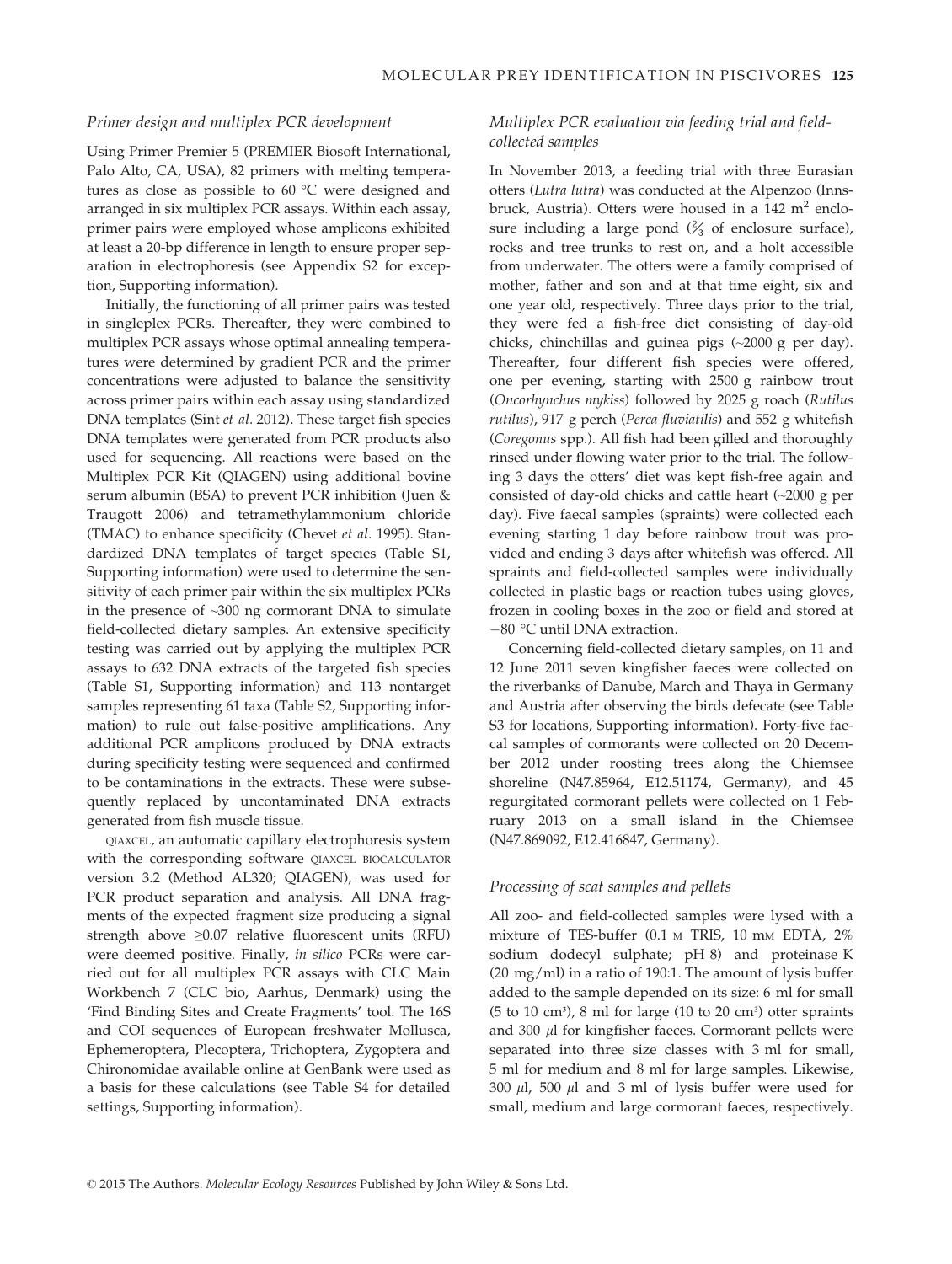Table 1 A summary of the multiplex PCR assays: the sensitivity of each multiplex PCR in DNA double strands (ds) necessary to reliably detect a target taxon in a sample with mixed target and nontarget DNA is provided. Targe Table 1 A summary of the multiplex PCR assays: the sensitivity of each multiplex PCR in DNA double strands (ds) necessary to reliably detect a target taxon in a sample with mixed target and nontarget DNA is provided. Target taxa, primer names and sequences, genes targeted by the primers and their corresponding amplicon sizes, primer concentrations in PCR and the number of target species per primer pair are specified too

|               |                         | I CK and the number of target species per primer pair are specified too |                              |                                                  |                |                       |                                          |                             |
|---------------|-------------------------|-------------------------------------------------------------------------|------------------------------|--------------------------------------------------|----------------|-----------------------|------------------------------------------|-----------------------------|
| Assay<br>name | Sensitivity<br>(DNA ds) | Target taxa                                                             | Primer name                  | Primer sequence (5'-3')                          | Target<br>gene | Fragment<br>size (bp) | Primer concentration<br>in PCR $(\mu M)$ | target species<br>Number of |
| FishTax       | $\overline{\Gamma}$     | Acipenser ruthenus                                                      | Gen-mix-S628                 | AATGAAGACCTGTATGAATGCAT                          | 16S            | 109                   | $1.2$ 0.2                                | $\overline{ }$              |
|               |                         | Siluriformes                                                            | Aci-rut-A633<br>Sil-for-S629 | CITCICGICITATGGCITATGCI<br>CGCCTCCTGCAAAAATCAAY  | 16S<br>16S     | 149                   | 0.2                                      | $\sim$                      |
|               |                         |                                                                         | Sil-for-A637                 | AGACAGITAAGCCTCGITCCA                            | 16S            |                       | 0.2                                      |                             |
|               |                         | Anguilla anguilla                                                       | Gen-mix-S628                 | AATGAAGACCTGTATGAATGGCAT                         | 16S            | 172                   |                                          |                             |
|               |                         | Salmoniformes                                                           | Ang-ang-A638<br>Gen-mix-5628 | AATGAAGACCTGTATGAATGCAT<br>TGTTCCTTTTGGTTGGTTGGT | 16S<br>16S     | 195                   | 0.15<br>$^\star$                         | $\frac{1}{11}$              |
|               |                         |                                                                         | Sal-for-A631                 | CATAKGGGCTAGGGTCACTG                             | 16S            |                       | 0.4                                      |                             |
|               |                         | Lota lota                                                               | Gen-mix-S628                 | AATGAAGACCTGTATGAATGCAT                          | 16S            | 237                   | $^\star$                                 |                             |
|               |                         |                                                                         | Lot-lot-A635                 | CCACATGGGGGTTGTTTTA                              | 165            |                       | 0.3                                      |                             |
|               |                         | Esox lucius                                                             | Gen-mix-5628                 | AATGAAGACCTGTATGAATGGCAT                         | 16S            | 265                   |                                          |                             |
|               |                         |                                                                         | Eso-luc-A636                 | CGTGGTTATAAGGAGGTTTCCTT                          | 16S            |                       | 0.2                                      |                             |
|               |                         | Cobitidae,                                                              | Cyp-cgo-S627                 | GAGGTCCAGCCTGCCCA                                | 165            | 288-291               | 0.7                                      | 43                          |
|               |                         | Nemacheilidae,                                                          | Cyp-cgo-A630                 | CGCCCAACCGAAGGTAA                                | 165            |                       | 0.7                                      |                             |
|               |                         | Cyprinidae                                                              |                              |                                                  |                |                       |                                          |                             |
|               |                         | Gobiidae,                                                               | Gen-mix-5628                 | AATGAAGACCTGTATGAATGCAT                          | 16S            | 375–383               |                                          | 16                          |
|               |                         | Gasterosteidae,                                                         | Per-ngc-A634                 | CCTTGTCGATRTGRGCTCTAAA                           | 16S            |                       | 0.3                                      |                             |
|               |                         | Cottidae,                                                               |                              |                                                  |                |                       |                                          |                             |
|               |                         | Centrarchidae,                                                          |                              |                                                  |                |                       |                                          |                             |
|               |                         | Percidae                                                                |                              |                                                  |                |                       |                                          |                             |
|               |                         | Petromyzontidae                                                         | Pet-myz-S630                 | ATCGCCTATTGGAGGCAAGA                             | 16S            | 405                   | 0.5                                      | 2                           |
|               |                         |                                                                         | Pet-myz-A639                 | GGGGTAACTTGTTTCGTTAGGCA                          | 16S            |                       | 0.5                                      |                             |
| SalForm       | $\mathbb{Z}$            | Oncorhynchus mykiss                                                     | Onc-myk-S655                 | <b>TCTCCCTTCATTTAGCTGGAATC</b>                   | g              | 82                    | 0.15                                     |                             |
|               |                         |                                                                         | Onc-myk-A655                 | GCTGGAGGTTTATGTTAATAATGGTC                       | g              |                       | 0.15                                     |                             |
|               |                         | Salvelinus spp.                                                         | Sal-vel-S651                 | ATAGTCGGCACCGCCTT                                | g              | 112                   | 0.15                                     | $\sim$                      |
|               |                         |                                                                         | Sal-vel-A651                 | TAACGAAGGCATGGCTGTT                              | g              |                       | 0.15                                     |                             |
|               |                         | Thymallus thymallus                                                     | Thy-thy-S653                 | ATCAAATTTATAATGTGATCGTCACG                       | <b>COI</b>     | 179                   | 0.15                                     |                             |
|               |                         |                                                                         | Thy-thy-A653                 | AAGAAAGGACGGGGAAGC                               | g              |                       | 0.15                                     |                             |
|               |                         | Hucho hucho                                                             | Huc-huc-S650                 | TGATTTAACTATCTTCTCCCACTTG                        | <b>COI</b>     | 209                   | 0.15                                     |                             |
|               |                         |                                                                         | Huc-huc-A650                 | GGTCTGTAAGTAGTAGTGATGCC                          | g              |                       | 0.15                                     |                             |
|               |                         | Salmo salar                                                             | Sal-sal-S656                 | TGGGGCCTTCTGGGA                                  | <b>COI</b>     | 260                   | 0.40                                     |                             |
|               |                         |                                                                         | Sal-sal-A656                 | GGGGTAGACTGTTCATCCG                              | g              |                       | 0.40                                     |                             |
|               |                         | Salmo trutta/labrax                                                     | Sal-tru-S654                 | CTTTGGAAACTGATTAATCCCTCTC                        | g              | 292                   | 0.70                                     | $\sim$                      |
|               |                         |                                                                         | Sal-tru-A654                 | <b>IGGGGTTTTATGTTAATAATGGTC</b>                  | g              |                       | 0.70                                     |                             |
|               |                         | Coregonus spp.                                                          | Cor-spp-5652                 | GATCAGATTTATAATGTAATCGTCACG                      | g              | 344                   | 0.50                                     | $\ddot{\sigma}$             |
|               |                         |                                                                         | Cor-spp-A652                 | ATAAAATTAACGCCCCCAAG                             | g              |                       | 0.50                                     |                             |
| PercMorph     | 25                      | Lepomis gibbosus                                                        | Lep-gib-5633                 | GGAGCTTTAGACGCCTGAGTAAG                          | 16S            | 89                    | 0.48                                     |                             |
|               |                         |                                                                         | Lep-gib-A642                 | CCCCAACCAAAGACATGGA                              | 165            |                       | 0.48                                     |                             |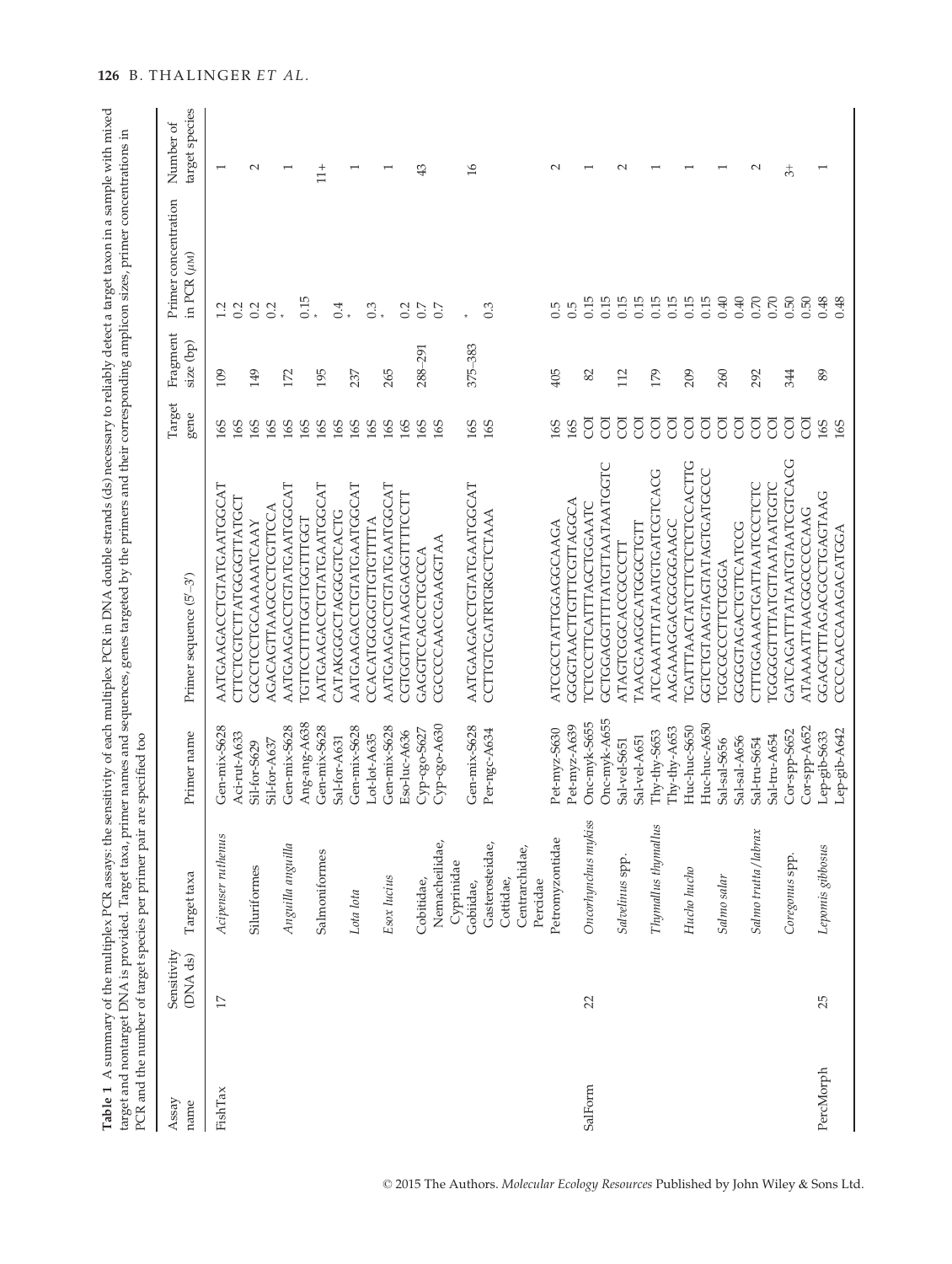| Table 1 (Continued) |                         |                      |              |                                    |                |                       |                                          |                             |
|---------------------|-------------------------|----------------------|--------------|------------------------------------|----------------|-----------------------|------------------------------------------|-----------------------------|
| Assay<br>name       | Sensitivity<br>(DNA ds) | Target taxa          | Primer name  | Primer sequence (5'-3')            | Target<br>gene | Fragment<br>size (bp) | Primer concentration<br>in PCR $(\mu M)$ | target species<br>Number of |
|                     |                         | Cottus gobio         | Cot-gob-S632 | GAATAAAGGACTAAACCAAGTGGG           | 16S            | 118                   | 0.48                                     |                             |
|                     |                         | Cottus gobio         | Cot-gob-A641 | GCTGTAGCTCCAGTTGTAGGAAAA           | 165            |                       | 0.48                                     |                             |
|                     |                         | Gasterosteus spp.    | Gas-ter-S631 | ACAAGATGGAACCCACCTG                | 165            | 136                   | 0.24                                     | $\sim$                      |
|                     |                         |                      | Gas-ter-A649 | <b>GATCTTTTTGGTCAGAAATTCTGTTTA</b> | 165            |                       | 0.4                                      |                             |
|                     |                         | Pungitius pungitius  | Pun-pun-S640 | CCAAATGGAACCCACCTG                 | 165            | 135                   | 0.5                                      |                             |
|                     |                         |                      | Gas-ter-A649 | GATCITITITGGTCAGAAATTCTGTTTA       | 165            |                       |                                          |                             |
|                     |                         | Sander lucioperca    | San-luc-S658 | CTCCTTGCTTCCTCAGGGGTA              | g              | 277                   | 0.16                                     |                             |
|                     |                         |                      | San-luc-A658 | CGGCAAGTACGGGGAGC                  | g              |                       | 0.16                                     |                             |
|                     |                         | Perca fluviatilis    | Per-flu-S671 | <b>GTACCGGGTGAACTGTATATCCG</b>     | g              | 300                   | 0.16                                     |                             |
|                     |                         |                      | Per-flu-A671 | CAGGGTCAAAGAAAGTTGTGTTC            | g              |                       | 0.16                                     |                             |
|                     |                         | Gymnocephalus spp.   | Gym-spp-S677 | CTCCTTGCTTCCTCAGGAGTA              | g              | 350                   | 0.4                                      | ∞                           |
|                     |                         |                      | Gym-spp-A657 | AATGTTGGTAGAGGATGGATCR             | g              |                       | 0.4                                      |                             |
| CypForm 1           | 13                      | Rutilus rutilus      | Rut-rut-S665 | <b>TTCYGGTGTTGAGGCCGT</b>          | g              | 94                    | 0.25                                     |                             |
|                     |                         |                      | Rut-rut-A665 | TGTTAAATCTACTGATGCCCG              | g              |                       | 0.25                                     |                             |
|                     |                         | Phoxinus phoxinus    | Pho-Pho-S639 | CGTGCAGAAGCGGATATAATAC             | 165            | 128                   | 0.175                                    |                             |
|                     |                         |                      | Pho-Pho-A648 | CCAACCGAAGGTAAAGTCTTATTG           | 165            |                       | 0.175                                    |                             |
|                     |                         | Abramis brama        | Abr-bra-S638 | GGAGCITAAGGTACAAAATTTAACCAT        | 16S            | 174                   | 0.15                                     |                             |
|                     |                         |                      | Abr-bra-A647 | CAGATGTTCTGCGGCTTATAGG             | 165            |                       | 0.15                                     |                             |
|                     |                         | Alburnus mento       | Alb-men-5662 | TTTCTGACTCCTTCCGCCG                | <b>COI</b>     | 200                   | 0.6                                      |                             |
|                     |                         |                      | Alb-men-A662 | <b>IGGTGGTAATGAAGTTGACTGCA</b>     | g              |                       | 0.6                                      |                             |
|                     |                         | Ctenopharyngodon     | Cte-ide-S635 | CGCCTCCTGCAATCAAACTC               | 165            | 274                   | 0.4                                      |                             |
|                     |                         | idella               | Cte-ide-A644 | CITITIATIGAGTIGCITAACGTGA          | 165            |                       | 0.4                                      |                             |
|                     |                         | Rutilus meidingeri   | Rut-mei-S666 | CTACCCCCATCATTCCTATTATTGT          | g              | 300                   | 0.2                                      |                             |
|                     |                         |                      | Rut-mei-A666 | GGCAGCTAGCACTGGTAGTGAC             | g              |                       | 0.2                                      |                             |
| CypForm 2           | 25                      | Barbus barbus        | Bar-bar-S637 | CGTGCAGAAGCGGGTATAATAT             | 165            | 29                    | 0.4                                      |                             |
|                     |                         |                      | Bar-bar-A646 | <b>TTGCTTGACGTGGTTGATCTTTA</b>     | 165            |                       | 0.4                                      |                             |
|                     |                         | Rutilus virgo        | Rut-vir-S667 | CCTACCCCATCATTCCTATTATTAC          | g              | 99                    | 0.4                                      |                             |
|                     |                         |                      | Rut-vir-A667 | GCGAGGTTGCCTGCAAGC                 | g              |                       | 0.4                                      |                             |
|                     |                         | Squalius cephalus    | Squ-cep-S669 | CAGTATACCCACCGTTGCG                | g              | 130                   | 0.2                                      |                             |
|                     |                         |                      | Squ-cep-A669 | <b>TTAATAATTGTGGTAATGAAGTTGACC</b> | g              |                       | 0.2                                      |                             |
|                     |                         | Leuciscus leuciscus/ | Leu-lid-S663 | CATCTCCAGTATCAAACACCG              | g              | 186                   | 0.2                                      | $\sim$                      |
|                     |                         | idus                 | Leu-lid-A663 | AATCAGAATAAGTGTTGGTACAGGATC        | g              |                       | 0.2                                      |                             |
|                     |                         | Scardinius           | Sca-ery-S668 | GAGTTTCTGACTTCTCCTCCG              | g              | 269                   | $\overline{0.1}$                         |                             |
|                     |                         | eryhtrophthalmus     | Sca-ery-A668 | CCAGTACGGCTCATACAAACAGC            | g              |                       | 0.1                                      |                             |
|                     |                         | Carassius spp.       | Car-ass-S659 | GAGCTGGCACCGGATGG                  | g              | 291                   | 0.25                                     | 3                           |
|                     |                         |                      | Car-ass-A659 | TGGTGTTAAGATTTCGATCTGTTAAA         | g              |                       | 0.25                                     |                             |
| CypForm 3           | $\Box$                  | Tinca tinca          | Tin-tin-S636 | GTACAAAATTCAACCACGTCAAGA           | 16S            | 77                    | 0.4                                      |                             |
|                     |                         |                      | Tin-tin-A691 | CCAACCGAAGGTAAAAGTTCATAA           | 165            |                       | 0.4                                      |                             |
|                     |                         | Leuciscus aspius     | Leu-asp-S641 | CACGITAAACGACTCCCAC                | 16S            | 102                   | 0.2                                      |                             |
| Chondrostoma nasus  |                         |                      | Leu-asp-A692 | CCAATCCACTCGGAGGCTC                | 165            |                       |                                          |                             |

© 2015 The Authors. Molecular Ecology Resources Published by John Wiley & Sons Ltd.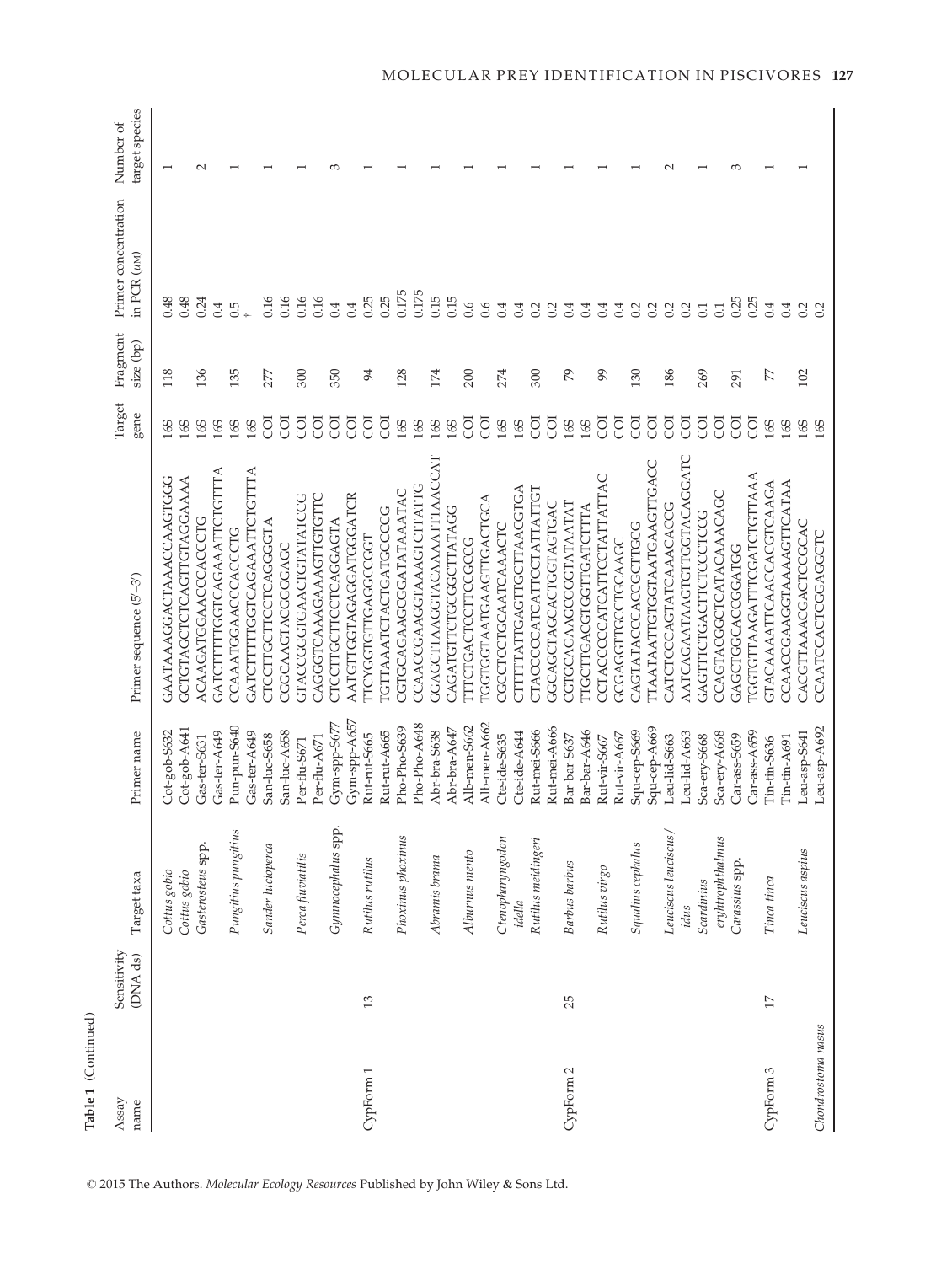| 0.15<br>0.15<br>0.15<br>0.2<br>0.4<br>0.5<br>$0.\overline{5}$<br>0.2<br>0.2<br>0.4<br>0.4<br>$\overline{0}$ .<br>0.2<br>size(bp)<br>145<br>218<br>239<br>374<br>137<br>177<br>291<br>gene<br>ğ<br>ğ<br>ā<br>ā<br>g<br>ā<br>ā<br>ā<br>g<br>165<br><b>991</b><br>GAGAAGATTGTTAATCTACTGATGCA<br>AAACAGGTAATGATAGAAGGAGCAAT<br>CACGAATAAATAACATGAGTTTCTGG<br>CACCACTAAGTTGCTTTCTATC<br><b>TGACTACTACCTCCATCATTTTGC</b><br>GGTGTTTGATACTGGAGATAGC<br>GGTCACTTTAGGGATGACCAG<br>GACGGCTGTTACTAGTACGCC<br>CATCGCCTCCAACTAATC<br>CITCTACCCCCTCATTCCTCT<br>CCCACCTTGCAGGAACT<br>GCCATATCAGCGCACCG<br>AATCTCGCCCATGCTGC<br>Vim-vim-A677<br>Vim-vim-S676<br>Cho-nas-A678<br>Cho-nas-S678<br>Cyp-car-A660<br>Cyp-car-S660<br>Primer name<br>Alb-bip-A674<br>Tel-sou-A693<br>Alb-bip-S673<br>Tel-sou-S642<br>Bli-bjo-A676<br>Alb-alb-S672<br>Bli-bjo-S675<br>Alburnus alburnus<br>Cyprinus carpio<br>Blicca bjoerkna<br>Telestes souffia<br>Chondrostoma<br>Vimba vimba<br>bipunctatus<br>Target taxa<br>Alburnoides<br>uasus<br>name | Assay                                                             | Sensitivity |              |                             | Target | Fragment Primer concentration Number of |                |
|-------------------------------------------------------------------------------------------------------------------------------------------------------------------------------------------------------------------------------------------------------------------------------------------------------------------------------------------------------------------------------------------------------------------------------------------------------------------------------------------------------------------------------------------------------------------------------------------------------------------------------------------------------------------------------------------------------------------------------------------------------------------------------------------------------------------------------------------------------------------------------------------------------------------------------------------------------------------------------------------------------------------------|-------------------------------------------------------------------|-------------|--------------|-----------------------------|--------|-----------------------------------------|----------------|
|                                                                                                                                                                                                                                                                                                                                                                                                                                                                                                                                                                                                                                                                                                                                                                                                                                                                                                                                                                                                                         |                                                                   | (DNA ds)    |              | Primer sequence (5'-3')     |        | in PCR $(\mu M)$                        | target species |
|                                                                                                                                                                                                                                                                                                                                                                                                                                                                                                                                                                                                                                                                                                                                                                                                                                                                                                                                                                                                                         |                                                                   |             |              |                             |        |                                         |                |
|                                                                                                                                                                                                                                                                                                                                                                                                                                                                                                                                                                                                                                                                                                                                                                                                                                                                                                                                                                                                                         |                                                                   |             |              |                             |        |                                         |                |
|                                                                                                                                                                                                                                                                                                                                                                                                                                                                                                                                                                                                                                                                                                                                                                                                                                                                                                                                                                                                                         |                                                                   |             |              |                             |        |                                         |                |
|                                                                                                                                                                                                                                                                                                                                                                                                                                                                                                                                                                                                                                                                                                                                                                                                                                                                                                                                                                                                                         |                                                                   |             |              |                             |        |                                         |                |
|                                                                                                                                                                                                                                                                                                                                                                                                                                                                                                                                                                                                                                                                                                                                                                                                                                                                                                                                                                                                                         |                                                                   |             |              |                             |        |                                         |                |
|                                                                                                                                                                                                                                                                                                                                                                                                                                                                                                                                                                                                                                                                                                                                                                                                                                                                                                                                                                                                                         |                                                                   |             |              |                             |        |                                         |                |
|                                                                                                                                                                                                                                                                                                                                                                                                                                                                                                                                                                                                                                                                                                                                                                                                                                                                                                                                                                                                                         |                                                                   |             |              |                             |        |                                         |                |
|                                                                                                                                                                                                                                                                                                                                                                                                                                                                                                                                                                                                                                                                                                                                                                                                                                                                                                                                                                                                                         |                                                                   |             |              |                             |        |                                         |                |
|                                                                                                                                                                                                                                                                                                                                                                                                                                                                                                                                                                                                                                                                                                                                                                                                                                                                                                                                                                                                                         |                                                                   |             |              |                             |        |                                         |                |
|                                                                                                                                                                                                                                                                                                                                                                                                                                                                                                                                                                                                                                                                                                                                                                                                                                                                                                                                                                                                                         |                                                                   |             |              |                             |        |                                         |                |
|                                                                                                                                                                                                                                                                                                                                                                                                                                                                                                                                                                                                                                                                                                                                                                                                                                                                                                                                                                                                                         |                                                                   |             |              |                             |        |                                         |                |
|                                                                                                                                                                                                                                                                                                                                                                                                                                                                                                                                                                                                                                                                                                                                                                                                                                                                                                                                                                                                                         |                                                                   |             |              |                             |        |                                         |                |
|                                                                                                                                                                                                                                                                                                                                                                                                                                                                                                                                                                                                                                                                                                                                                                                                                                                                                                                                                                                                                         |                                                                   |             |              |                             |        |                                         |                |
|                                                                                                                                                                                                                                                                                                                                                                                                                                                                                                                                                                                                                                                                                                                                                                                                                                                                                                                                                                                                                         |                                                                   |             | Alb-alb-A673 | AAGAATGTGGTATTAAGATTACGATCC | g      |                                         |                |
|                                                                                                                                                                                                                                                                                                                                                                                                                                                                                                                                                                                                                                                                                                                                                                                                                                                                                                                                                                                                                         | †Total concentration: 0.4 $\mu$ s; equals 2 $\times$ 0.2 $\mu$ s. |             |              |                             |        |                                         |                |

 $T - 1 - 4$  (C  $T - 1 - 1$ )

After adding the lysis buffer, all samples were vortexed and incubated overnight at 56 °C in a rocking platform.

DNA extraction was carried out with the BioSprint 96 instrument (QIAGEN) using the BioSprint 96 DNA blood Kit (QIAGEN) in accordance with the manufacturer's instructions. Each otter spraint lysate was extracted three times to maximize the chances of DNA detection (Oehm et al. 2011). Per BioSprint run 92 lysates and four blank extraction controls were processed. Controls contained TES-buffer instead of lysate and were checked with the family-specific (FishTax) multiplex PCR assay (see Results section) for cross-contamination potentially occurring during the DNA extraction process. All of them resulted negative. The obtained DNA extracts were subsequently analysed with the two-step multiplex PCR system (see Results section), and samples testing negative in the FishTax multiplex PCR (see Results section) were spiked with ~50 ng perch DNA to test for PCR inhibition. For some spraints, prey identification was only possible at order level. These PCR amplicons produced by order-specific primer pairs were sequenced to resolve fish species identity via sequencing.

Prior to the morphological analysis, the dissolved otter spraints were strained and rinsed with distilled water. Identifiable fish hard parts such as lenses, scales, vertebras, chewing pads and jaws were sorted out and identified using the keys of Knolleisen (1996) and Cech (2006) as well as using fish bone reference collections provided by Dr. Werner Suter (Swiss Federal Research Institute, Birmensdorf, Switzerland), Dr. Josef Trauttmansdorff (Otto-König Institute, Stockerau, Austria) and the Bavarian State Collection of Zoology (Munich, Germany). A chi-squared test was calculated to check for significant differences between the molecular and the morphological approach regarding species-specific prey detection in the otter spraints using MS Excel 2010.

## Results

# Multiplex PCR system

For the design of the multiplex PCR system, 311 fish DNA sequences encompassing 78 species were generated and the highest quality sequences uploaded to GenBank (Accession nos in Table S1, Supporting information). This includes 20 and four species with not so far public 16S and COI sequences (GenBank, as of 10 February 2015), respectively (Table S1, Supporting information). Based on these and online available sequence information, six multiplex PCRs were set up for identification of 31 fish species, six genera, two families, two orders and two fish family clusters using primer pairs amplifying DNA fragments between 77 bp and 405 bp (Figs 1 and 2, Table 1). In the first, family-specific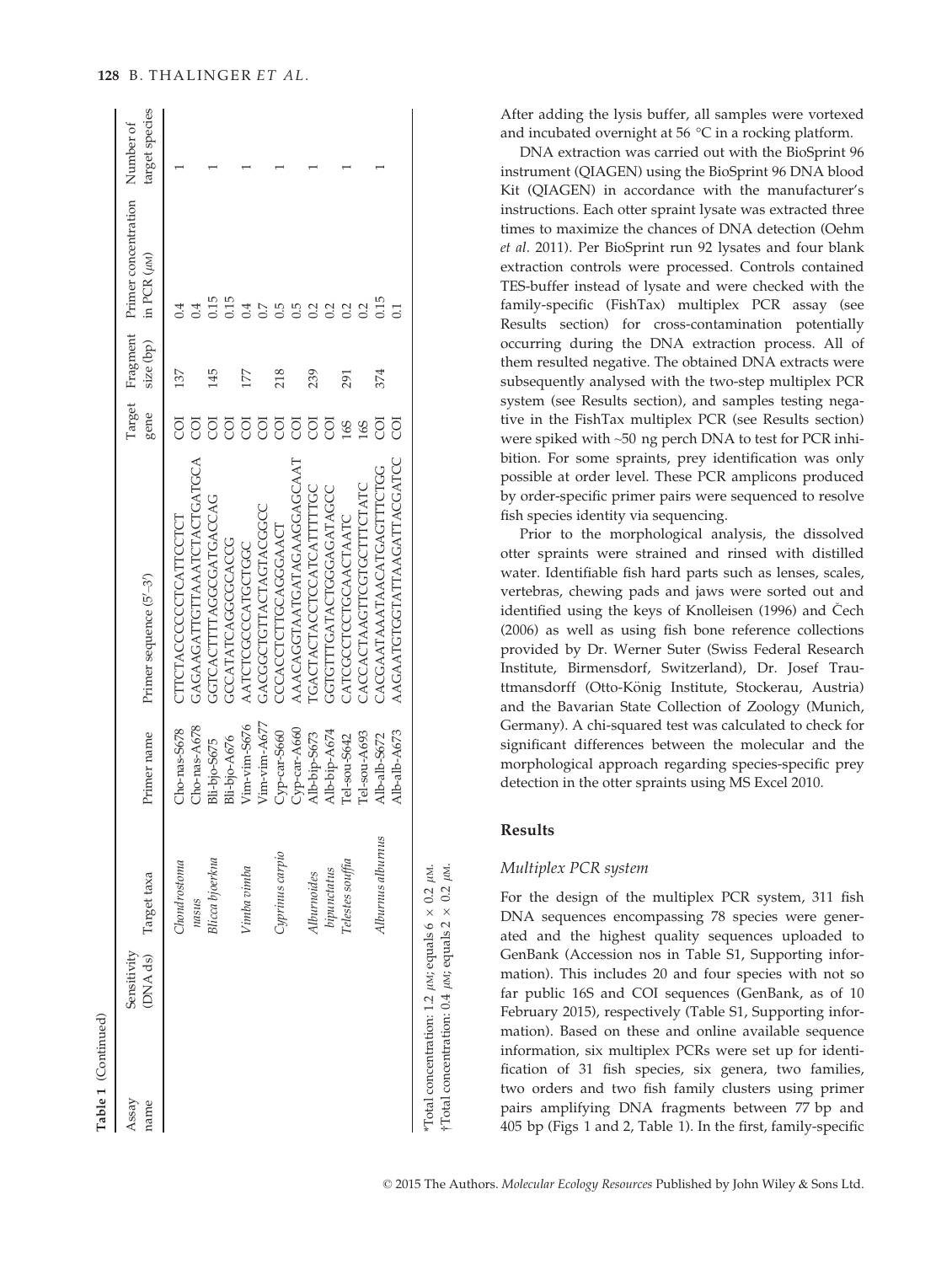## MOLECULAR PREY IDENTIFICATION IN PISCIVORES 129

**CypForm 1** species

|                                        |         |                            |         | <b>Rutilus rutilus</b>      |         |
|----------------------------------------|---------|----------------------------|---------|-----------------------------|---------|
|                                        |         |                            |         | Phoxinus phoxinus           |         |
|                                        |         | SalForm                    | species | Abramis brama               |         |
|                                        |         | Oncorhynchus mykiss        | 1       | Alburnus mento              |         |
|                                        |         | Salvelinus spp.            | 2       | Ctenopharyngodon idella     |         |
| FishTax                                | species | <b>Thymallus thymallus</b> | 1       | Rutilus meidingeri          |         |
| Acipenser ruthenus                     |         | Hucho hucho                |         | CypForm 2                   | species |
| Siluriformes                           |         | Salmo salar                |         | <b>Barbus barbus</b>        |         |
| Anguilla anguilla                      |         | Salmo trutta / labrax      | 2       | Rutilus virgo               |         |
| Salmoniformes                          | $11+$   | Coregonus spp.             | $3+$    | Squalius cephalus           |         |
| Lota lota                              |         |                            |         | Leuciscus leuciscus / idus  |         |
| <b>Esox lucius</b>                     |         |                            |         | Scardinius erythrophthalmus |         |
| Cobitidae / Nemacheilidae / Cyprinidae | 43      |                            |         | Carassius spp.              |         |
| Gobiidae / Gasterosteidae / Cottidae / | 16      | PercMorph                  | species | CypForm 3                   | species |
| Centrarchidae / Percidae               |         | Lepomis gibbosus           | 1       | Tinca tinca                 |         |
| Petromyzontidae                        | 2       | Cottus gobio               |         | Leuciscus aspius            |         |
|                                        |         | Gasterosteus spp.          | 2       | Chondrostoma nasus          |         |
|                                        |         | Pungitius pungitius        |         | Blicca bjoerkna             |         |
|                                        |         | Sander lucioperca          |         | Vimba vimba                 |         |
|                                        |         | Perca fluviatilis          |         | Cyprinus carpio             |         |
|                                        |         | Gymnocephalus spp.         | 3       | Alburnoides bipunctatus     |         |
|                                        |         |                            |         | Telestes souffia            |         |
|                                        |         |                            |         | Alburnus alburnus           |         |

Fig. 1 The two-step multiplex PCR system comprising six assays (FishTax, SalForm, PercMorph, CypForm 1–3) to identify fish DNA in dietary samples, depicting the assays and the identity and number of the target taxa. Coloured areas indicate which target groups from the FishTax assay are subjected to further identification.

multiplex PCR assay ('FishTax') each of the 78 fish and lamprey species is assigned to one of nine target groups. These include one fish family, two orders and two family clusters resulting from DNA sequence dissimilarities between these target groups. The target groups are Petromyzontidae, Siluriformes, Salmoniformes, Cobitidae/ Nemacheilidae/Cyprinidae (further on 'Cypriniformes'; lowest shared taxonomic level) and Gobiidae/Gasterosteidae/Cottidae/Centrarchidae/Percidae (further on 'Percomorphaceae'; lowest shared taxonomic level). Four fish species, which are genetically separated from all other taxa examined here, are targeted species specifically in the FishTax assay, namely sturgeon (Acipenser ruthenus), European eel (Anguilla anguilla), burbot (Lota lota) and pike (Esox lucius). Samples testing positive with the group-specific primers in the FishTax assay are to be subjected to the respective second-step multiplex PCR(s). These five follow-up assays for species-specific identification are 'SalForm', 'PercMorph', 'CypForm 1', 'Cyp-Form 2' and 'CypForm 3' (Fig. 1). The SalForm assay identifies species within the Salmoniformes (Fig. 1), except Coregonus and Salvelinus for which identification is limited to genus level, as well as the species combination of Salmo trutta and Salmo labrax. The 'PercMorph' multiplex PCR identifies four species, one genus and one family within the Percomorphaceae (Fig. 1); sticklebacks

(Gasterosteidae) are in practice displayed as one 135- to 136-bp diagnostic band, as amplicon sizes of Pungitius pungitius and Gasterosteus spp. differ by only 1 bp. For the species-rich Cypriniformes, three assays (Cyp-Form 1–3) were set up, identifying 19 species and two genera (Fig. 1).

The 10  $\mu$ l PCRs were performed using the Multiplex PCR Kit (QIAGEN) including  $3.2 \mu l$  of DNA extract except for the FishTax assay, which contained 1.5  $\mu$ l. One-time reaction mix,  $5 \mu$ g BSA, 30 mm TMAC, primers in respective concentrations (Table 1) and PCR-grade water (FishTax assay only) were used in each reaction. The optimized thermocycling conditions were 15 min at 95 °C, 35 cycles of 30 s at 94 °C, 90 s at 64 °C (FishTax, SalForm, PercMorph, CypForm 2) or 66 °C (CypForm 1, CypForm 3), 1 min at 72  $\degree$ C and 10 min at 72  $\degree$ C once.

Within the multiplex PCRs described above, each primer was specific for its target taxon as no cross-amplification with the wide set of nontarget taxa occurred. Occasionally, additional PCR products, which were clearly distinguishable from the target bands, were observed (see Appendix S2, Supporting information). The assays also proved to be highly sensitive: in the presence of cormorant DNA, 25 or less double-stranded DNA template molecules (Table 1) were sufficient to generate amplicons with a signal strength above 0.07 RFU in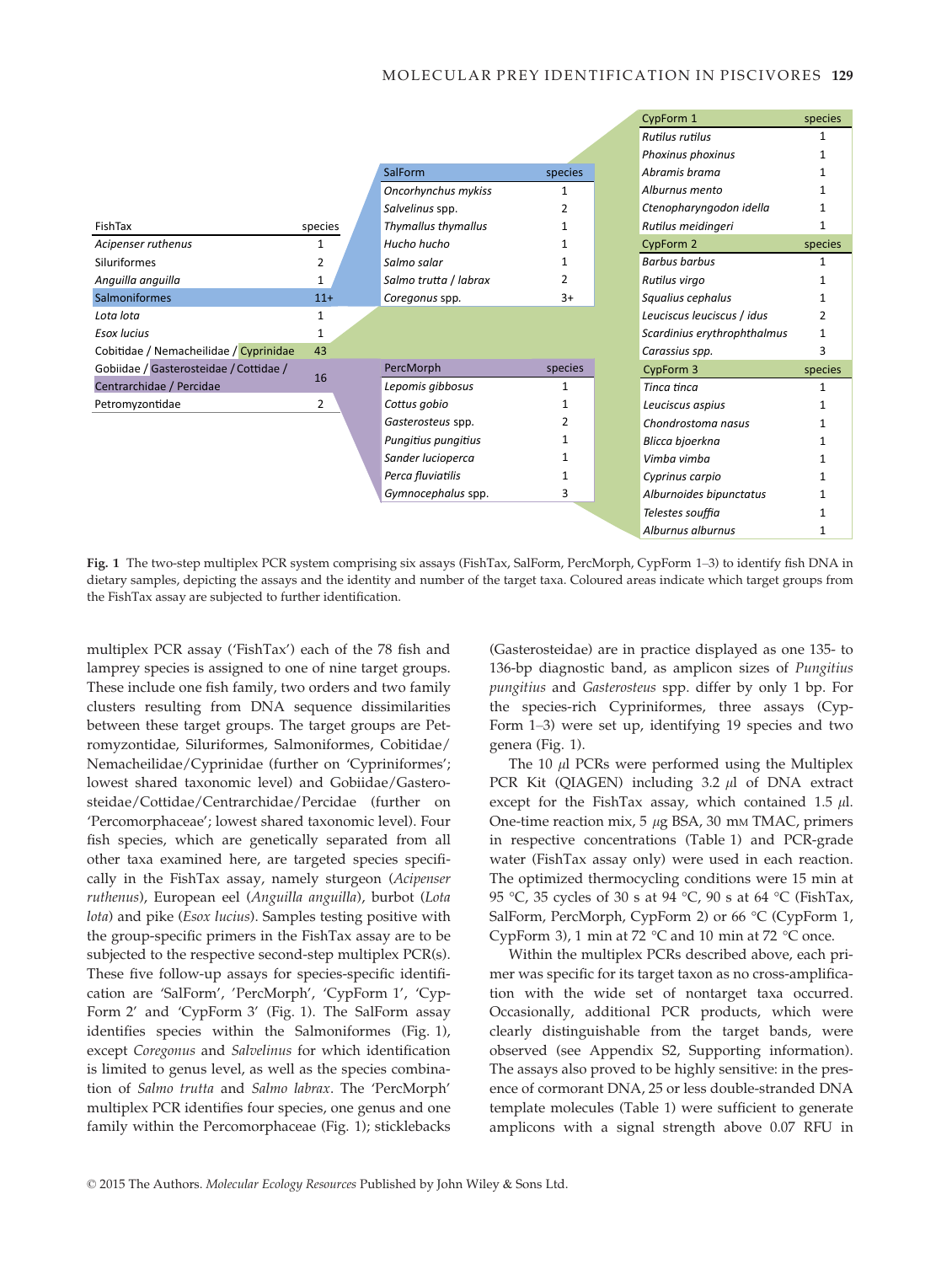# 130 B. THALINGER ET AL.



© 2015 The Authors. Molecular Ecology Resources Published by John Wiley & Sons Ltd.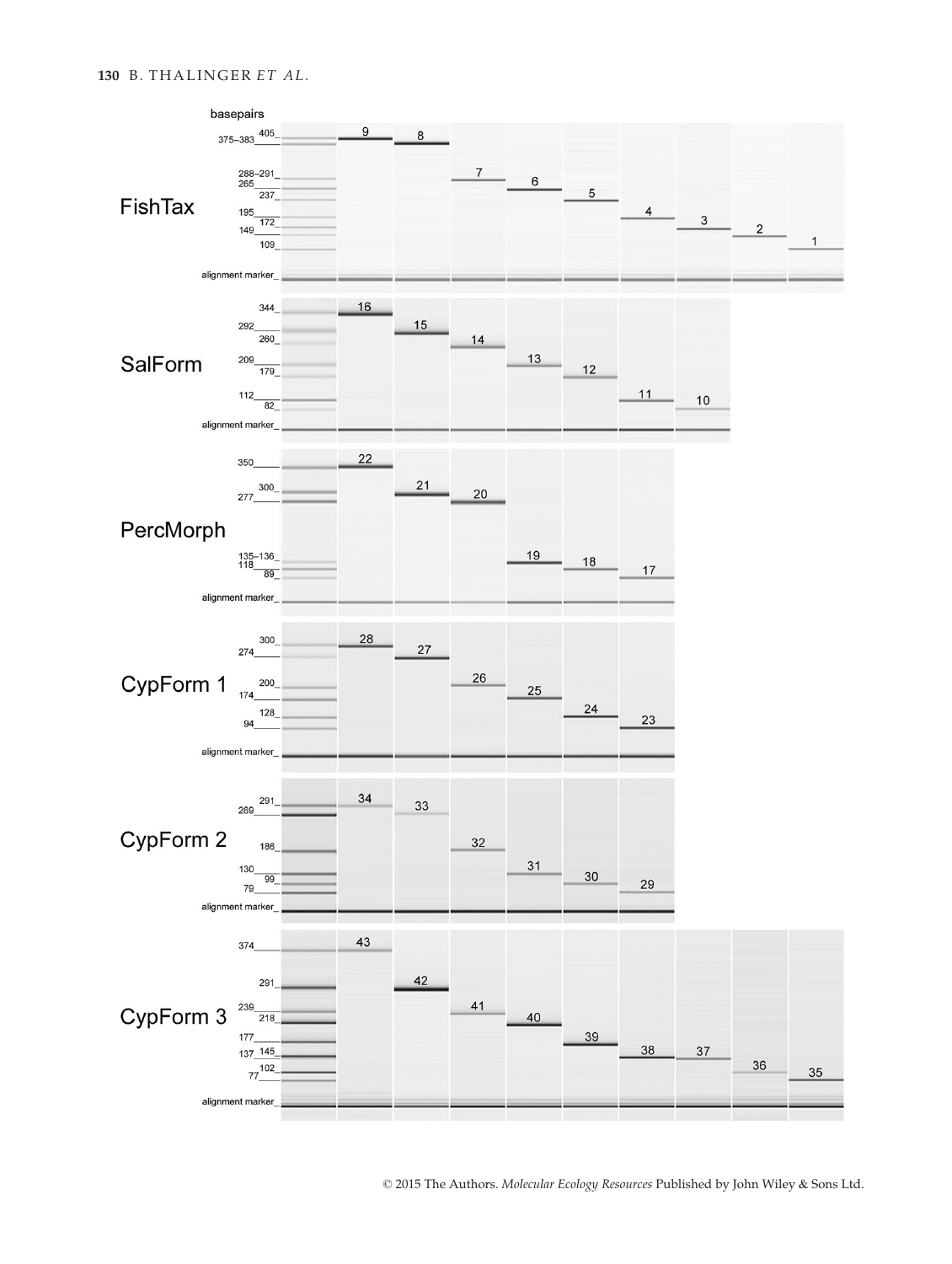Fig. 2 QIAXCEL gel view of amplicons generated by the diagnostic multiplex PCR assays. The leftmost lane shows a mixture of all targeted taxa per reaction with equal target DNA concentrations and the amplicon lengths in base pairs. The single bands displayed in the other lanes were generated with ~150 double strands of target template DNA in the presence of ~300 ng nontarget DNA (Phalacrocorax carbo sinensis). FishTax: 1: Acipenser ruthenus, 2: Siluriformes, 3: Anguilla anguilla, 4: Salmoniformes, 5: Lota lota, 6: Esox lucius, 7: Cobitidae/Nemacheilidae/Cyprinidae, 8: Gobiidae/Gasterosteidae/Cottidae/Centrarchidae/Percidae, 9: Petromyzontidae. SalForm: 10: Oncorhynchus mykiss, 11: Salvelinus spp., 12: Thymallus thymallus, 13: Hucho hucho, 14: Salmo salar, 15: Salmo trutta/labrax, 16: Coregonus spp. PercMorph: 17: Lepomis gibbosus, 18: Cottus gobio, 19: Gasterosteus spp./Pungitius pungitius, 20: Sander lucioperca, 21: Perca fluviatilis, 22: Gymnocephalus spp. CypForm 1: 23: Rutilus rutilus, 24: Phoxinus phoxinus, 25: Abramis brama, 26: Alburnus mento, 27: Ctenopharyngodon idella, 28: Rutilus meidingeri. CypForm 2: 29: Barbus barbus, 30: Rutilus virgo, 31: Squalius cephalus, 32: Leuciscus leuciscus/idus, 33: Scardinius eryhthrophthalmus, 34: Carassius spp. CypForm 3: 35: Tinca tinca, 36: Leuciscus aspius, 37: Chondrostoma nasus, 38: Blicca bjoerkna, 39: Vimba vimba, 40: Cyprinus carpio, 41: Alburnoides bipunctatus, 42: Telestes souffia, 43: Alburnus alburnus.

the QIAXCEL system. The in silico PCRs showed that of 7585 16S sequences, none produced an amplicon with any of the multiplex PCRs. Of the 59 202 COI sequences, 102 in theory produced an amplicon (Table S4, Supporting information). All of these sequences originate from samples collected in Canada, the United States or Australia, and in case the sequence is assigned to a species, its distribution does not include Europe.

#### Detecting fish prey in otter spraints

The multiplex PCR system allowed detecting DNA from the consumed fish species 1 day after the respective feeding event: of the five spraint samples collected per evening, DNA of rainbow trout, roach, perch and whitefish was detected in four, three, four and one spraint, respectively (Fig. 3). Rainbow trout was also detected in one spraint each, collected prior and 2 days after the rainbow trout meal (Fig. 3). Moreover, DNA of Salmoniformes was detected in altogether seven spraints collected on evenings one, three, five, six and seven. Sequencing of these PCR products showed that of the seven spraints testing positive for Salmoniformes (Fig. 3), the two samples collected on evening five contained DNA of whitefish, whilst all others contained DNA of rainbow trout. The morphological analysis of the otter spraints enabled species-specific perch identification, whereas roach and whitefish remains could be assigned to family/order level only; nonidentifiable fish remains were found in another eight spraint samples (Fig. 3). Overall, species-specific prey detection was significantly higher for the molecular (65%) compared to morphological analysis (20%;  $\chi^2 = 4.14$ ;  $P = 0.042$ ). All samples testing negative with the FishTax assay produced an amplicon in the spike PCR.

## Detecting fish DNA in field-collected dietary samples

The six multiplex PCR assays enabled the detection of semidigested fish DNA in field-collected dietary samples of kingfishers and cormorants. Of seven kingfisher faeces, four yielded amplicons in the FishTax assay including one and three samples positive for pike and Cypriniformes, respectively. When applying the three CypForm assays to the latter samples, six species were identified with asp (Leuciscus aspius) being present in all of them (Fig. 4).

Testing 45 cormorant faecal samples with the FishTax assay resulted in 84% of samples positive for at least one target taxon; Cypriniformes were the most frequently detected group. Additionally, DNA of pike, European eel, Salmoniformes and Percomorphaceae was amplified. Subjecting the respective samples to the CypForm 1–3, PercMorph and SalForm assays resulted in the identification of seven cyprinid taxa, perch and common sunfish (Lepomis gibbosus), and S. trutta/S. labrax, respectively (Fig. 4). Of 45 cormorant pellet samples, 91% tested positive for fish DNA in the FishTax assay, and detections were allocated to the same five target groups as found in cormorant faeces. Regarding pellet extracts, Salmoniformes were most frequently detected including five different genera/species (Fig. 4). Whilst only perch was amplified within the PercMorph assay, ten different cyprinid species were detected through assays CypForm 1–3 (Fig. 4).

To verify the identification of fish prey by diagnostic PCR, up to five PCR products per detected fish genus or species were sequenced. In all cases, the obtained sequences matched the targeted taxon. With the exception of one kingfisher faeces, all samples testing negative with the FishTax assay produced an amplicon in the spike PCR.

# **Discussion**

## Multiplex PCR system

The two-step multiplex PCR approach presented here provides an alternative to work-intensive and expensive sequence-based methods of prey identification. It is ideal for situations in which a defined set of prey taxa needs to be examined within a large number of individual dietary samples. The two-step system, where prey is first identified in PCR at a high taxonomic level followed by PCRs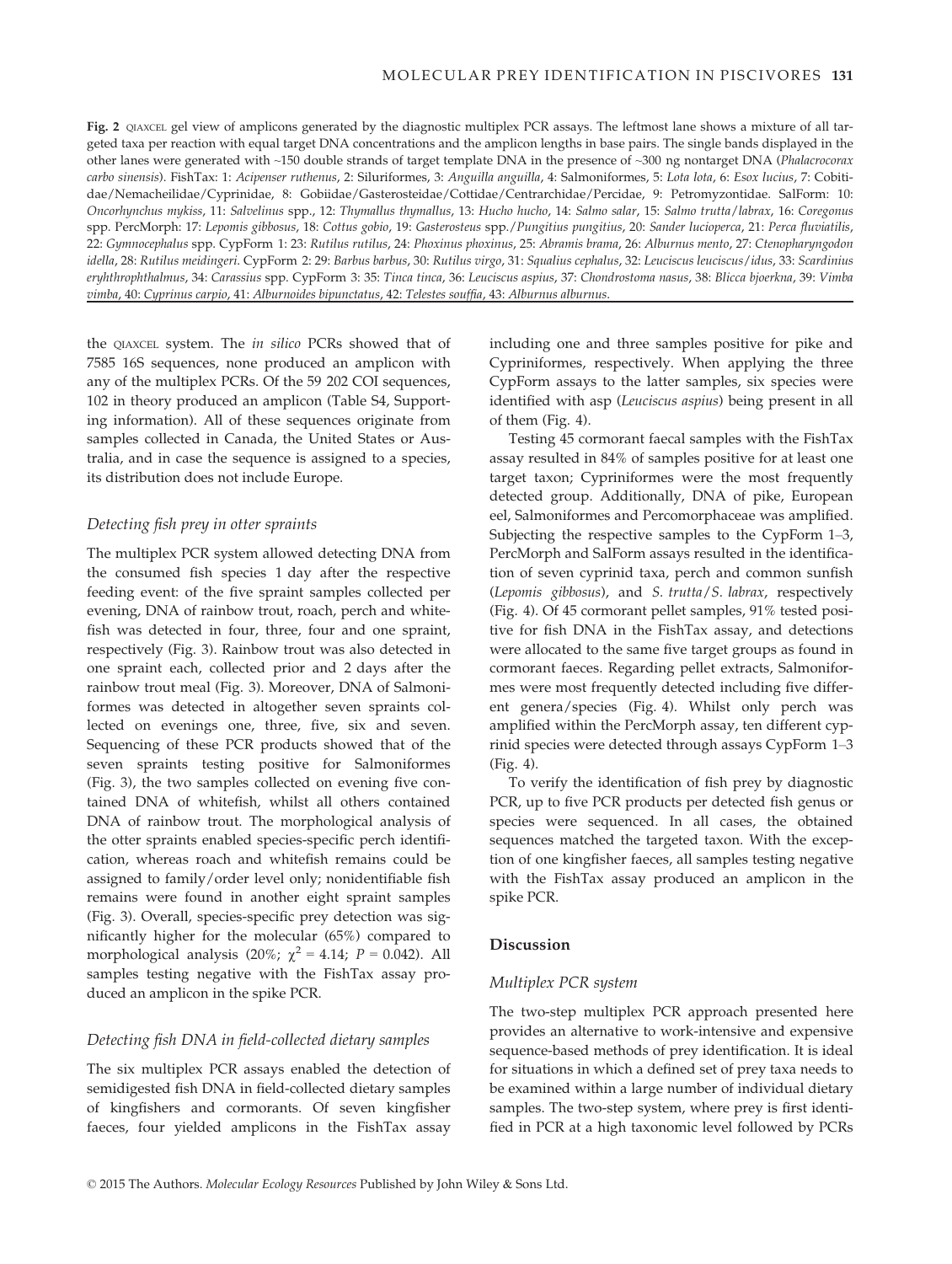

© 2015 The Authors. Molecular Ecology Resources Published by John Wiley & Sons Ltd.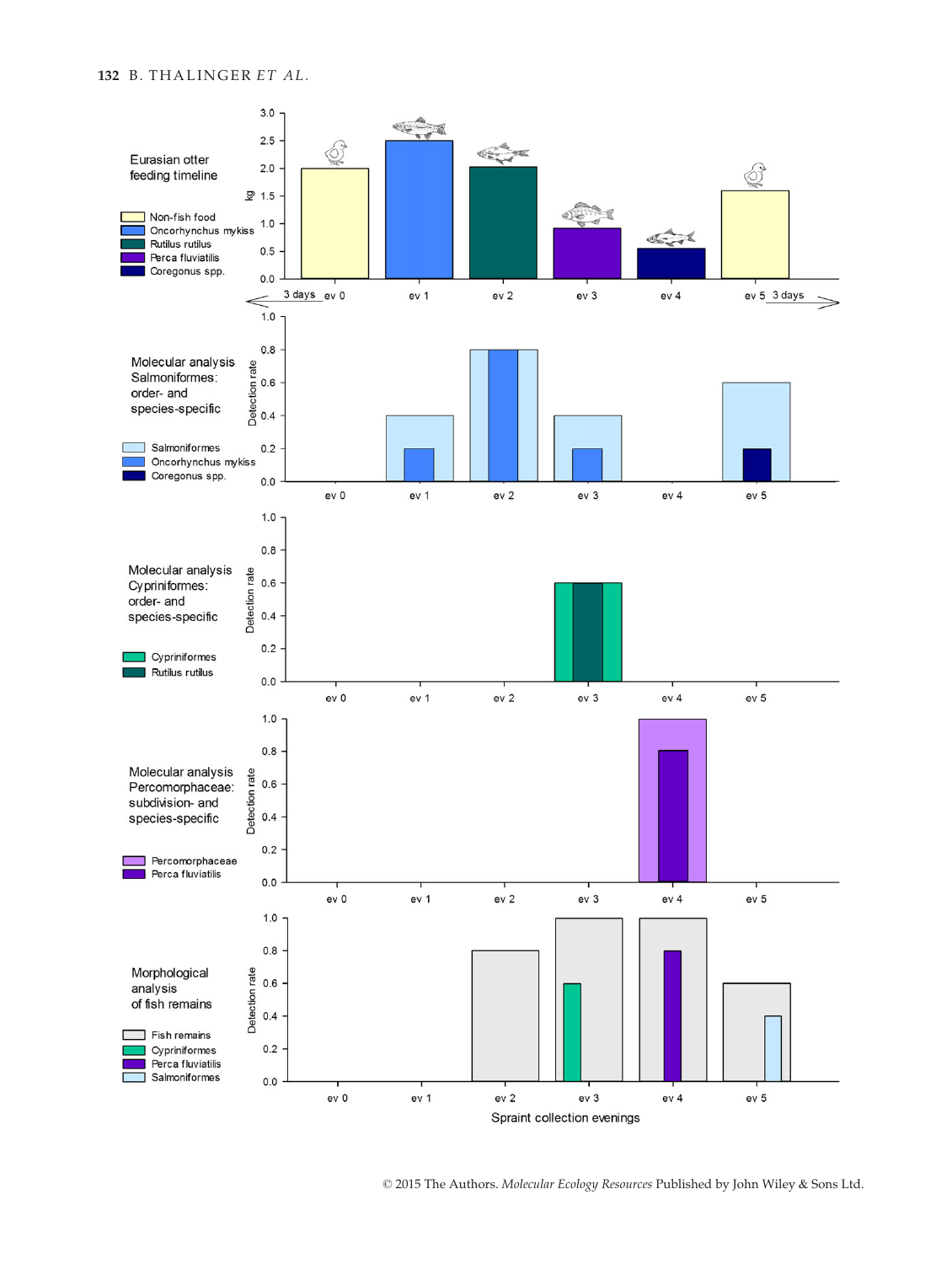Fig. 3 Molecular and morphological identification of fish prey in spraints of the Eurasian otter within a feeding trial. Top panel: X-axis shows the order of the different prey species fed; Y-axis provides the total mass of the prey items. Lower panels: X-axis indicates spraint collection during evenings; Y-axis displays the detection rate of fish prey (molecular or morphological). Note that molecular detections of Salmoniformes in samples collected on evenings six (0.2) and seven (0.4) are not shown.

for species-specific identification within the respective taxon, permits cost-efficient screening for a large number of taxa. This extends the application of diagnostic multiplex PCR to research in environments where higher numbers of prey species need to be examined such as studies on the diet of piscivores in Central European freshwaters.

Our multiplex PCR system encompasses 78 Central European fish and lamprey species and enables the detection and identification of 31 species, six genera, two families, two orders and two fish family clusters. The detection system focuses on characteristic lotic and lentic species of the Alpine foreland, their companion species, and fish being relevant for commercial and recreational fishing according to the Water Framework Directive of the European Union (European Parliament & Council of

the European Union 2000). Fish species which were targeted only by group-specific primers in the FishTax assay and red-listed fish species which were not considered in this study (Appendix S1, Supporting information) are either endangered, invasive or are small bottom-dwelling fish occurring in large rivers such as Danube or Rhine. According to their limited distribution, these species are unlikely to constitute a frequently used prey. NGS techniques, already implemented for dietary analyses of marine piscivores such as penguins (Jarman et al. 2013) or seals (Deagle et al. 2009), have the potential to detect DNA of these species (Glenn 2011; Pompanon et al. 2012; Shokralla et al. 2012). In case consumption of rare species needs to be assessed, such NGS techniques can complement the presented diagnostic system. The multiplex PCR approach, even when applied in a



Fig. 4 Fish DNA detected in field-collected faeces (Common Kingfisher, Great Cormorant) and pellets (Great Cormorant) via the multiplex PCR system. Pie charts display the percentage of positive (light grey) and negative (dark grey) samples with amplifiable fish DNA, whilst bar charts show detection rates (%) per target taxon within the FishTax and the follow-up assays left and right of the dotted line, respectively. Note that species-specific bars do not add up to the detection rate at family level as one sample can test positive for more than one species.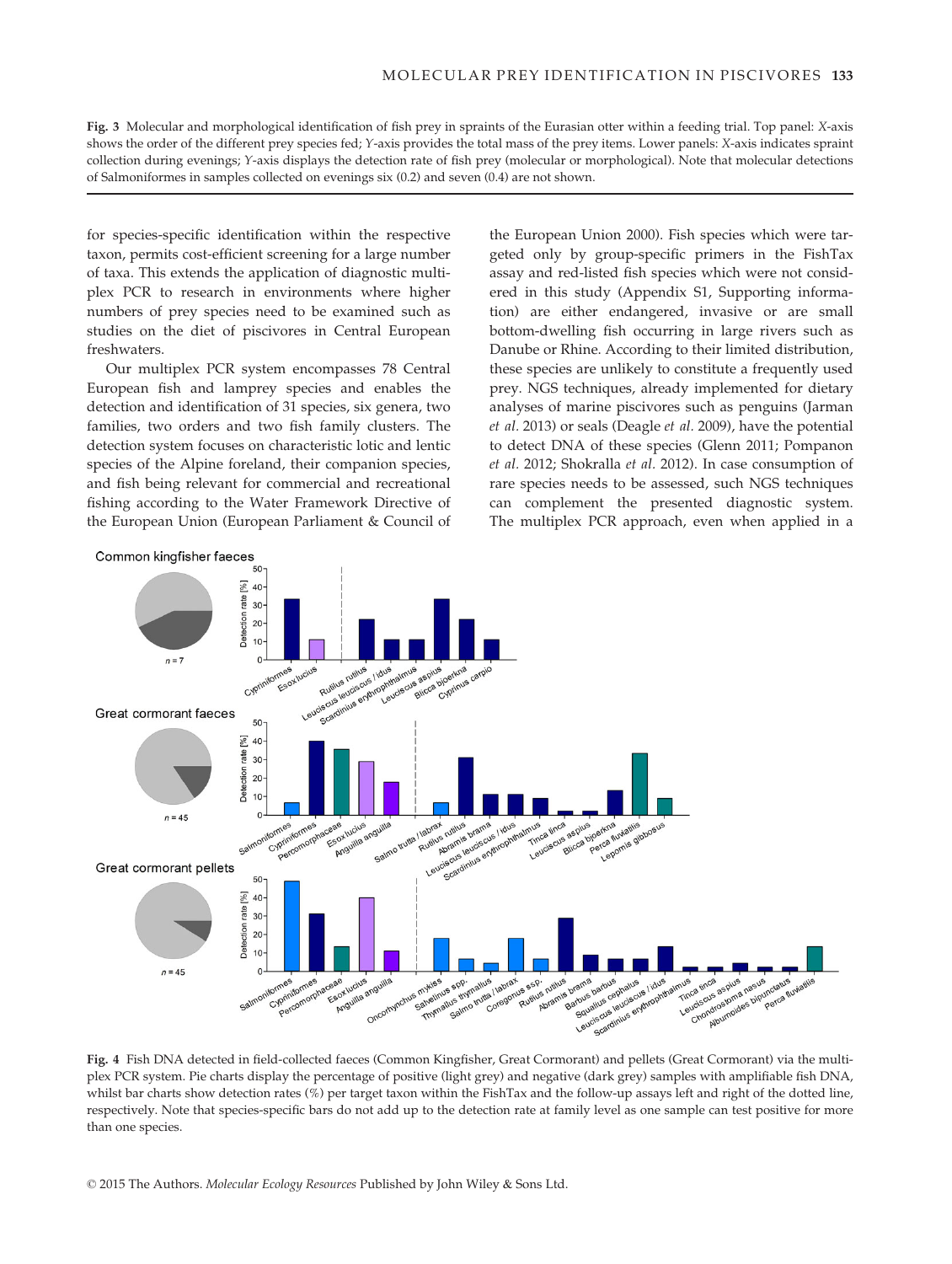stepwise manner, will be stretched to its limits when an even greater variety of fish species need to be identified in dietary samples. Under such circumstances, NGS technologies, which are rapidly evolving with decreasing costs per sample (Glenn 2014), will provide a valuable alternative. These sequence-based approaches of prey DNA identification will also benefit from the new sequences generated in this study.

Our diagnostic system, nevertheless, is broadly applicable to assess the feeding ecology of fish-eating invertebrates and vertebrates in Central Europe. It has the potential to be used in other regions such as northern and western Europe too, as several of the presented primers should also work with species outside the Central European range. For example, the genus-specific primer pair targeting whitefish is based on three whitefish species occurring in the Alpine foreland of Austria and Germany. Yet all online available COI sequences of 24 whitefish species match well with the designed primers (forward and reverse primers have one and two mismatches maximum, respectively). Correspondingly, other primers presented here might be suitable for use outside the study area. Testing their specificity against herein not considered nontarget taxa, which are native to the respective study area, is strongly recommended to avoid false-positive amplifications. This includes, as outlined in this study, sequencing of PCR products generated form field-collected samples to confirm amplicon identity. Furthermore, primers which produced an amplicon during the in silico PCRs should not be applied in North America/Australia without further specificity tests. The application of the six assays will also not be restricted to dietary samples of the three species examined here; they will be technically working with at least seven other Central European piscivores whose DNA was included in our nontarget testing. Amongst these are five bird species, the northern raccoon (Procyon lotor), currently invading Central Europe (Michler et al. 2009) and the grass snake (Natrix natrix).

The sensitivity of the multiplex PCR assays was high across the board, enabling successful amplification based on as little as 25 template molecules. The high sensitivity combined with the balanced primer concentrations, ensuring similar amplification efficacies for each target taxon, safeguards against detection dropouts caused by differing amounts of prey species' DNA in dietary samples (Sint et al. 2012). Moreover, the high assay sensitivity should counteract the lower detection probability of longer prey DNA fragments which are usually present in minute quantities (Deagle *et al.* 2006).

The multiplex PCR system presented here provides also a straightforward approach in terms of its practical implementation: once the DNA has been extracted from the samples, these can be analysed quickly and at comparably low cost. For example, it took one person 2 days to subject the 90 cormorant samples to the FishTax assay and the second-step PCRs, to run the electrophoresis and to tabulate the screening results. The average screening costs per sample for consumables was about  $\epsilon$  3.5, and all work can be performed with basic molecular laboratory equipment.

## Otter feeding trial and spraint analysis

In the otter feeding trial, the molecular detection system outperformed the morphological analysis of prey remains with regard to species-specific prey identification. However, only on evenings two and four the molecular assays reached a prey detection rate of 80% (rainbow trout (Oncorhynchus mykiss) and perch (Perca fluviatilis), respectively) in the spraints. The question arises, as why the highly sensitive assays could not detect the respective fish DNA in all of the samples. Amplicon size seems to be negligible in this regard, because the primer pair producing the longest fragment (Percomorphaceae; 375–383 bp) scored the highest detection rate. PCR inhibitors, which could get copurified during DNA extraction of the spraint samples, were also ruled out as amplification was not blocked in the spike PCR. Other factors which could explain our findings include differences in protein and lipid content of the fed fish species, different meal sizes and the occurrence of empty spraints. A high lipid content in prey fish seems to reduce mitochondrial DNA degradation through digestion as shown by Thomas et al. (2014) in a feeding trial on harbour seals. This observation fits to the presented findings as Schreckenbach et al. (2001) found higher crude fat proportions in rainbow trout (11.57%) compared to roach (1.94%) and whitefish (6.39%). The small whitefish meal (552 g, 4 fish) could explain the low detection rates of this prey, because it is likely that not all otters had a share of this meal. Finally, in a feeding trial on captive otters, Carss & Parkinson (1994) found approximately one-third of the collected otter spraints  $(n = 1544)$  to be anal jelly secretions not containing any morphologically identifiable fish remains. In the presented trial, three spraints, one from evening two and two from evening five, neither contained morphologically identifiable fish remains nor was fish DNA detected. Presumably, these spraints were anal jelly secretions and such samples should be excluded in future dietary studies based on otter spraints.

DNA of Salmoniformes, precisely rainbow trout, was detected in some spraints collected before and more than 1 day after the otters were fed this species. Whilst the detection event 2 days postfeeding could be attributed to differences in gut passage times between otters, environmental DNA contamination is a likely explanation for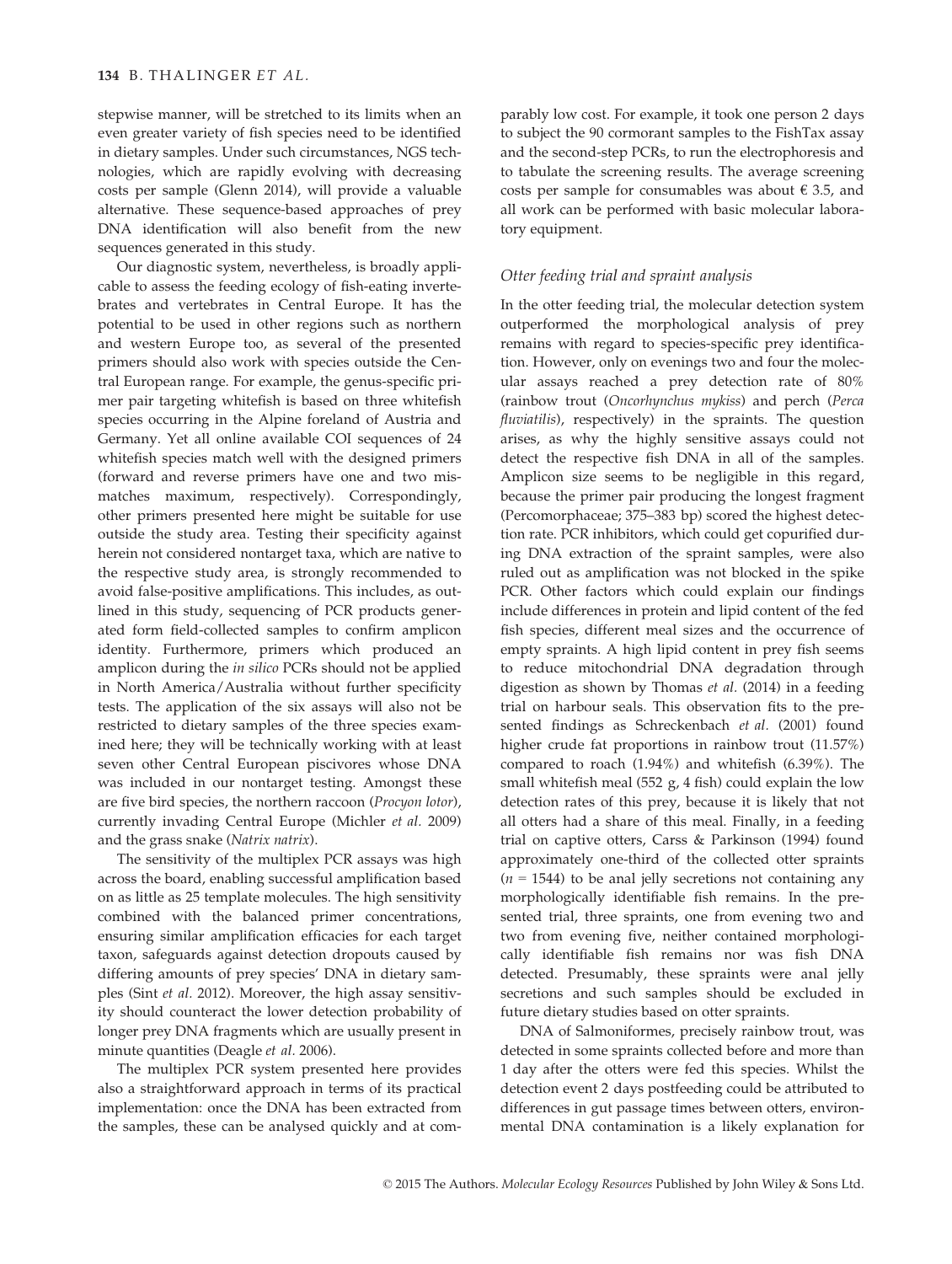the other detections as rainbow trout constitutes a major part of the otters' usual diet at the Alpenzoo. Furthermore, otters sometimes hide their prey (Ruiz-Olmo 1995), thus remains of previous meals could have contributed to the contamination of spraints with environmental DNA.

## Field-collected dietary samples

Fish species such as pike, roach and bleak, detected in the kingfisher faeces by the two-step multiplex PCR system, have been previously identified as part of this bird's diet in Central Europe (Cech & Cech 2011) and strengthen the species' image as a generalist fish eater (Vilches et al. 2013). The fish were most likely juveniles, caught in still waters in the alluvial forests along the main riverbeds, as the maximum prey size of the kingfisher is 100 mm fork length (Cramp 1985). The seven faecal samples were contaminated with soil when they were collected; as soil material is known to cause problems with molecular prey detection in bird droppings (Oehm et al. 2011), this is a likely explanation for the negative result in the spike PCR. For future studies, an optimization of the DNA extraction protocol could prevent negative results caused by inhibition (Zarzoso-Lacoste et al. 2013). Additionally, performing the multiplex PCRs more than once on a subset of samples could help to determine the robustness of the approach for field-collected samples.

The application of the six multiplex PCR assays to field-collected cormorant faeces and pellets lead to the detection of 12 and 18 fish species/genera, respectively. This reflects the broad prey spectrum cormorants utilize in Alpine foreland freshwaters which are characterised by a diverse fish fauna (Marzano et al. 2013). Previous studies applying morphological prey identification to pellets have struggled to identify cyprinid species as their hard parts are usually not species-specifically distinguishable (Keller 1998). This problem is remedied by our DNA-based approach that identified nine cyprinid species and one genus in the 45 tested pellets. In 9% of the pellets, no fish DNA could be detected. This does not come as a surprise as cormorants are known to produce empty pellets as juveniles, at food shortage, or under stress (Zijlstra & Vaneerden 1995). Likewise, the cormorant faeces wherein no fish DNA was detected (16%) most likely contained urea as main component and hardly any prey DNA.

#### Conclusion and outlook

The two-step multiplex PCR approach presented here provides an efficient, easy to use and cost-effective tool to examine the diet of piscivores in great detail.

Although the system has been developed for Central Europe, it will be applicable to other regions where the targeted fish species occur; however, we strongly recommend evaluating specificity a priori. Furthermore, the application of the multiplex PCR system is not restricted to prey identification, but the assays or single primer pairs will be useful to any approach where fish DNA needs to be identified with high specificity and sensitivity such as environmental monitoring, studies on environmental DNA (Rees et al. 2014) or species-specific identification of fish eggs, larvae and carcasses (Hubert et al. 2015). Finally, the use of blocking primers (Vestheim et al. 2011) in combination with the here presented multiplex PCR assays could promote dietary studies on fish themselves.

#### Acknowledgements

This research was funded by the Austrian Science Fund (FWF): P24059 'The feeding ecology of the Great Cormorant'. We also acknowledged financial support through grants from Hypo Tirol Bank, Swarovski and PhD scholarships (University of Innsbruck) for BT and JO. We are very grateful to F. Lassacher for collecting and preserving kingfisher faecal samples and thank the Alpenzoo (Innsbruck, Austria), for allowing and helping us with the otter feeding trial; the Zoological Research Museum A. Koenig (Bonn, Germany), the Bavarian State Collection of Zoology (Munich, Germany), the Tiroler Landesmuseen (Innsbruck, Austria), F. Bonell, M. Matzinger, C. Ratschan, C. Gumpinger, W. Mark, R. Schwarzenberger, H. Daxner, J. Wanzenböck and D. Sint, for providing tissue samples and DNA extracts. Finally, we thank the members of the Applied and Trophic Ecology research group for constructive feedback and valuable discussions on early versions of the manuscript.

#### References

- Alonso H, Granadeiro JP, Waap S et al. (2014) An holistic ecological analysis of the diet of Cory's shearwaters using prey morphological characters and DNA barcoding. Molecular Ecology, 23, 3719–3733.
- Council of the European Union (1992) Council Directive 92/43/EEC of 21 May 1992 on the conservation of natural habitats and of wild fauna and flora, OJ L 206, 22/07/1992, 7–50.
- European Parliament, Council of the European Union (2000) Directive 2000/60/EC of the European Parliament and of the Council of 23 October 2000 establishing a framework for Community action in the field of water policy, OJ L 327, 22/12/2000, 1–73.
- European Parliament, Council of the European Union (2009) Directive 2009/147/EC of the European Parliament and of the Council of 30 November 2009 on the conservation of wild birds, OJ L 20, 26/01/ 2010, 1–17.
- Barrett RT, Camphuysen K, Anker-Nilssen T et al. (2007) Diet studies of seabirds: a review and recommendations. Ices Journal of Marine Science, 64, 1675–1691.
- Baxter CV, Fausch KD, Carl Saunders W (2005) Tangled webs: reciprocal flows of invertebrate prey link streams and riparian zones. Freshwater Biology, 50, 201–220.
- Bostrom MK, Ostman O, Bergenius MAJ, Lunneryd SG (2012) Cormorant diet in relation to temporal changes in fish communities. Ices Journal of Marine Science, 69, 175–183.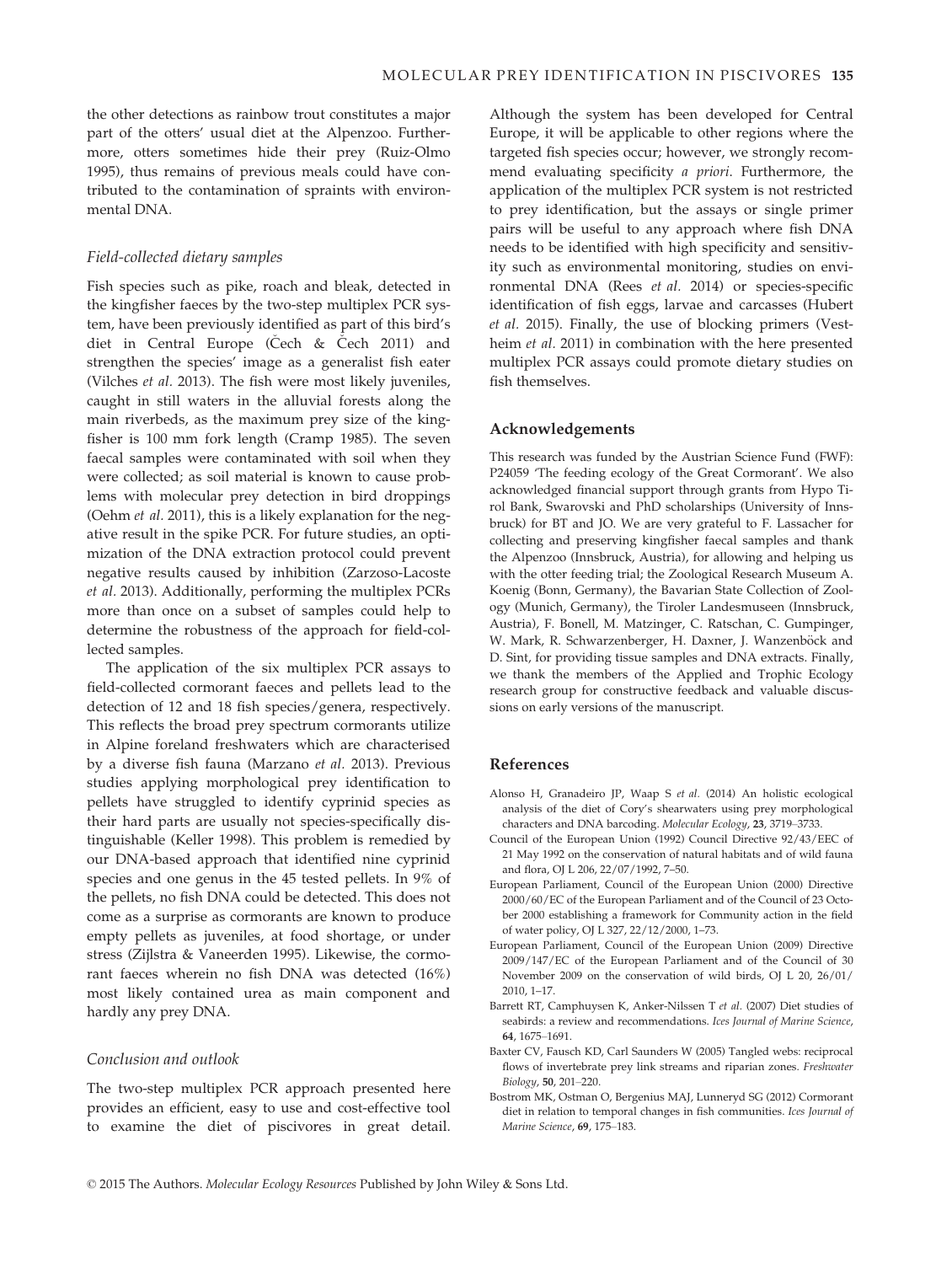#### 136 B. THALINGER ET AL.

- Boudewijn TJ, Dirksen S (1999) Review of deterrent, scaring and other methods to prevent cormorant foraging. In: The Assessment of the Effectiveness of Management Measures to Control Damage by Fish-Eating Birds to Inland Fisheries in England and Wales. (eds McKay H, Furness R, Russell I, Parrott D, Rehfisch M, Watola G, Packer J, Armitage M, Gill E, Robertson P), pp. a1–a27. MAFF, London.
- Bowen WD, Iverson SJ (2012) Methods of estimating marine mammal diets: a review of validation experiments and sources of bias and uncertainty. Marine Mammal Science, 29, 719–754.
- Bowen WD, Lidgard D (2013) Marine mammal culling programs: review of effects on predator and prey populations. Mammal Review, 43, 207–220.
- Bowser AK, Diamond AW, Addison JA (2013) From puffins to plankton: a DNA-based analysis of a seabird food chain in the northern Gulf of Maine. PLoS ONE, 8, e83152.
- Bradford TM, Humphreys WF, Austin AD, Cooper SJB (2014) Identification of trophic niches of subterranean diving beetles in a calcrete aquifer by DNA and stable isotope analyses. Marine and Freshwater Research, 65, 95–104.
- Brandl S, Schumer G, Schreier BM et al. (2014) Ten real-time PCR assays for detection of fish predation at the community level in the San Francisco Estuary-Delta. Molecular Ecology Resources, 15, 278–284.
- Burdon FJ, Harding JS (2007) The linkage between riparian predators and aquatic insects across a stream-resource spectrum. Freshwater Biology, 53, 330–346.
- Caballero S, Cardenosa D, Soler G, Hyde J (2012) Application of multiplex PCR approaches for shark molecular identification: feasibility and applications for fisheries management and conservation in the Eastern Tropical Pacific. Molecular Ecology Resources, 12, 233–237.
- Carss DN, Parkinson SG (1994) Errors associated with otter Lutra lutra faecal analysis. 1. Assessing general diet from spraints. Journal of Zoology, 238, 301–317.
- Casper RM, Jarman SN, Deagle BE, Gales NJ, Hindell MA (2007) Detecting prey from DNA in predator scats: a comparison with morphological analysis, using Arctocephalus seals fed a known diet. Journal of Experimental Marine Biology and Ecology, 347, 144–154.
- Cech M (2006) Keys of Fish Head Identification Bones. Biology Centre AS CR, Institute of Hydrobiology, České Budějovice, Czech Republic, [http://www.hbu.cas.cz/fishecu/staffmembers/cech/Key%20of%20](http://www.hbu.cas.cz/fishecu/staffmembers/cech/Key%20of%20diagnostic%20bones.pdf) [diagnostic%20bones.pdf.](http://www.hbu.cas.cz/fishecu/staffmembers/cech/Key%20of%20diagnostic%20bones.pdf)
- Čech M, Čech P (2011) Diet of the Common Kingfisher (Alcedo atthis) in relation to habitat type: a summary of results from the Czech Republic. Sylvia, 47, 33–47.
- Chevet E, Lemaitre G, Katinka MD (1995) Low concentrations of tetramethylammonium chloride increase yield and specificity of PCR. Nucleic Acids Research, 23, 3343–3344.
- Clucas B, McHugh K, Caro T (2008) Flagship species on covers of US conservation and nature magazines. Biodiversity and Conservation, 17, 1517–1528.
- Cramp S (1985) Handbook of the Birds of Europe, the Middle East and North Africa: The Birds of the Western Palearctic. Oxford University Press, Oxford.
- Deagle BE, Jarman SN, Pemberton D, Gales NJ (2005) Genetic screening for prey in the gut contents from a giant squid (Architeuthis sp.). Journal of Heredity, 96, 417–423.
- Deagle BE, Eveson JP, Jarman SN (2006) Quantification of damage in DNA recovered from highly degraded samples – a case study on DNA in faeces. Frontiers in Zoology, 3, 11.
- Deagle BE, Kirkwood R, Jarman SN (2009) Analysis of Australian fur seal diet by pyrosequencing prey DNA in faeces. Molecular Ecology, 18, 2022–2038.
- Dias E, Morais P, Leopold M, Campos J, Antunes C (2012) Natural born indicators: great cormorant Phalacrocorax carbo (Aves: Phalacrocoracidae) as monitors of river discharge influence on estuarine ichthyofauna. Journal of Sea Research, 73, 101–108.
- Duffy DC (1995) Why is the Double-crested Cormorant a problem? Insights from Cormorant ecology and human sociology. Colonial Waterbirds, 18, 25–32.
- Ellis JC, Farina JM, Witman JD (2006) Nutrient transfer from sea to land: the case of gulls and cormorants in the Gulf of Maine. Journal of Animal Ecology, 75, 565–574.
- Entwistle A, Dunstone N (2000) Priorities for the conservation of mammalian diversity. Has the panda had its day? Conservation Biology Series (Cambridge), 3, i–xvi, 1-455.
- Gagliardi A, Martinoli A, Preatoni D, Wauters LA, Tosi G (2007) From mass of body elements to fish biomass: a direct method to quantify food intake of fish eating birds. Hydrobiologia, 583, 213–222.
- Gleason LU, Burton RS (2012) High-throughput molecular identification of fish eggs using multiplex suspension bead arrays. Molecular Ecology Resources, 12, 57–66.
- Glenn TC (2011) Field guide to next-generation DNA sequencers. Molecular Ecology Resources, 11, 759–769.
- Glenn T (2014) NGS Field Guide: Overview. An update to Glenn 2011 (Mol. Ecol. Resou. 11, 759-769), [http://www.molecularecologist.com/](http://www.molecularecologist.com/next-gen-fieldguide-2014/) [next-gen-fieldguide-2014/.](http://www.molecularecologist.com/next-gen-fieldguide-2014/)
- Gonzalez-Solis J, Oro D, Pedrocchi V, Jover L, Ruiz X (1997) Bias associated with diet samples in Audouin's gulls. Condor, 99, 773–779.
- Gosch M, Hernandez-Milian G, Rogan E, Jessopp M, Cronin M (2014) Grey seal diet analysis in Ireland highlights the importance of using multiple diagnostic features. Aquatic Biology, 20, 155–167.
- Green AJ, Elmberg J (2014) Ecosystem services provided by waterbirds. Biological Reviews of the Cambridge Philosophical Society, 89, 105–122.
- Hall TA (1999) BioEdit: a user-friendly biological sequence alignment editor and analysis program for Windows 95 ⁄ 98 ⁄NT. Nucleic Acids Symposium Series, 41, 95–98.
- Harper GL, King RA, Dodd CS et al. (2005) Rapid screening of invertebrate predators for multiple prey DNA targets. Molecular Ecology, 14, 819–827.
- Hubert N, Espiau B, Meyer C, Planes S (2015) Identifying the ichthyoplankton of a coral reef using DNA barcodes. Molecular Ecology Resources, 15, 57–67.
- Hull CL (1999) Comparison of the diets of breeding royal (Eudyptes schlegeli) and rockhopper (Eudyptes chrysocome) penguins on Macquarie Island over three years. Journal of Zoology, 247, 507–529.
- Jarman SN, McInnes JC, Faux C et al. (2013) Adelie penguin population diet monitoring by analysis of food DNA in scats. PLoS ONE, 8, e82227.
- Jedrzejewska B, Sidorovich VE, Pikulik MM, Jedrzejewski W (2001) Feeding habits of the otter and the American mink in Bialowieza Primeval Forest (Poland) compared to other Eurasian populations. Ecography, 24, 165–180.
- Juen A, Traugott M (2006) Amplification facilitators and multiplex PCR: tools to overcome PCR-inhibition in DNA-gut-content analysis of soil-living invertebrates. Soil Biology & Biochemistry, 38, 1872– 1879.
- Keller T (1998) The food of Cormorants (Phalacrocorax carbo sinensis) in Bavaria. Journal Fur Ornithologie, 139, 389–400.
- King RA, Read DS, Traugott M, Symondson WO (2008) Molecular analysis of predation: a review of best practice for DNA-based approaches. Molecular Ecology, 17, 947–963.
- Knight TM, McCoy MW, Chase JM, McCoy KA, Holt RD (2005) Trophic cascades across ecosystems. Nature, 437, 880–883.
- Knolleisen M (1996) Fischbestimmungsatlas als Grundlage für nahrungsökologische Untersuchungen. Institute of Wildlife Biology and Game Management, University of Natural Resources and Life Sciences, Vienna, Austria.
- Labansen AL, Lydersen C, Haug T, Kovacs KM (2007) Spring diet of ringed seals (Phoca hispida) from northwestern Spitsbergen, Norway. Ices Journal of Marine Science, 64, 1246–1256.
- Mariano-Jelicich R, Favero M (2006) Assessing the diet of the black skimmer through different methodologies: is the analysis of pellets reliable? Waterbirds, 29, 81–87.
- Marshall HD, Hart KA, Yaskowiak ES et al. (2010) Molecular identification of prey in the stomach contents of Harp Seals (Pagophilus groenlandicus) using species-specific oligonucleotides. Molecular Ecology Resources, 10, 181–189.